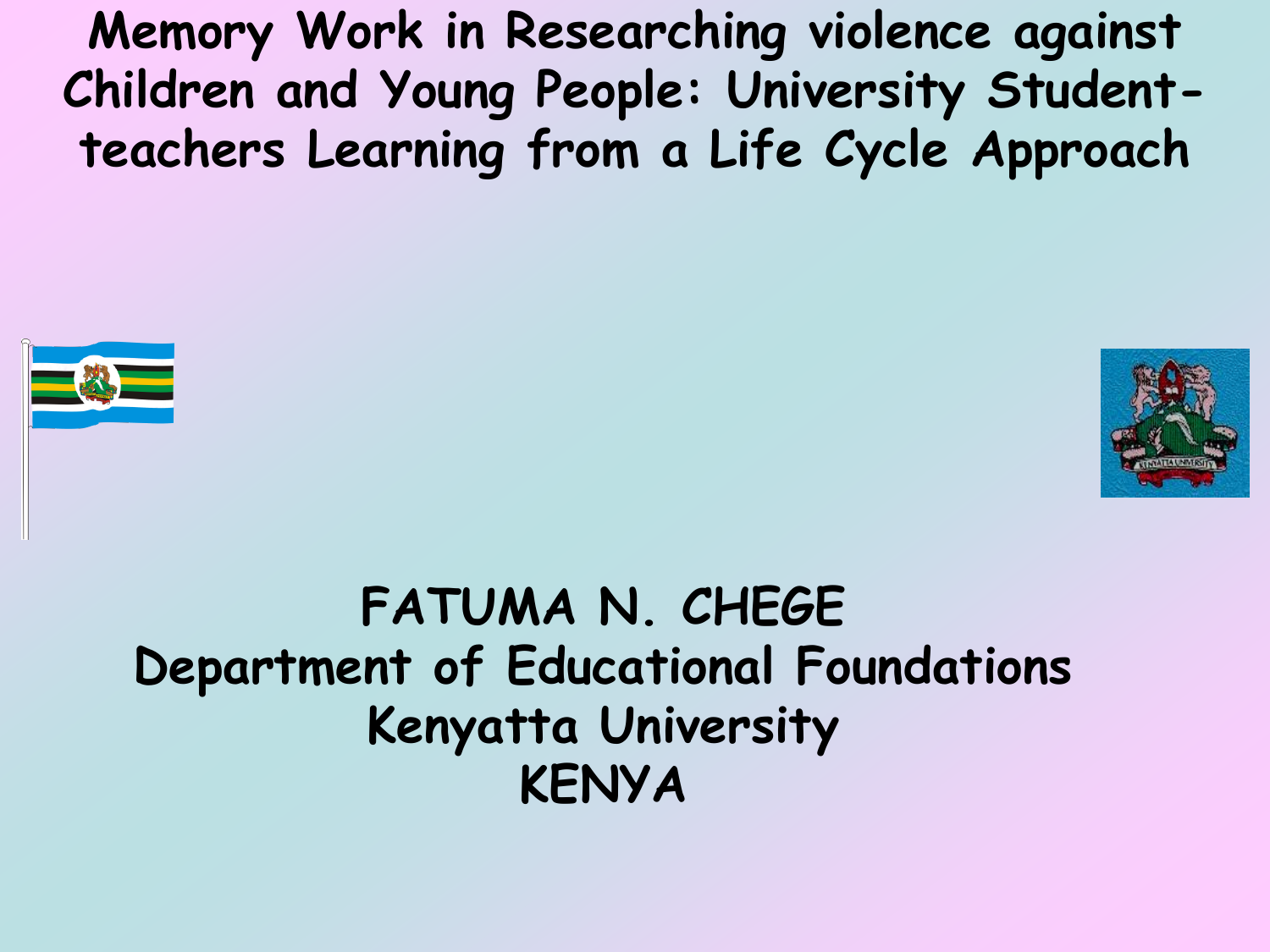

Independent Expert for the United Nations Secretary-General's Study on Violence against Children

http://www.crin.org/docs/UNVAC\_World\_Report\_on\_Violence\_against\_Children.pdf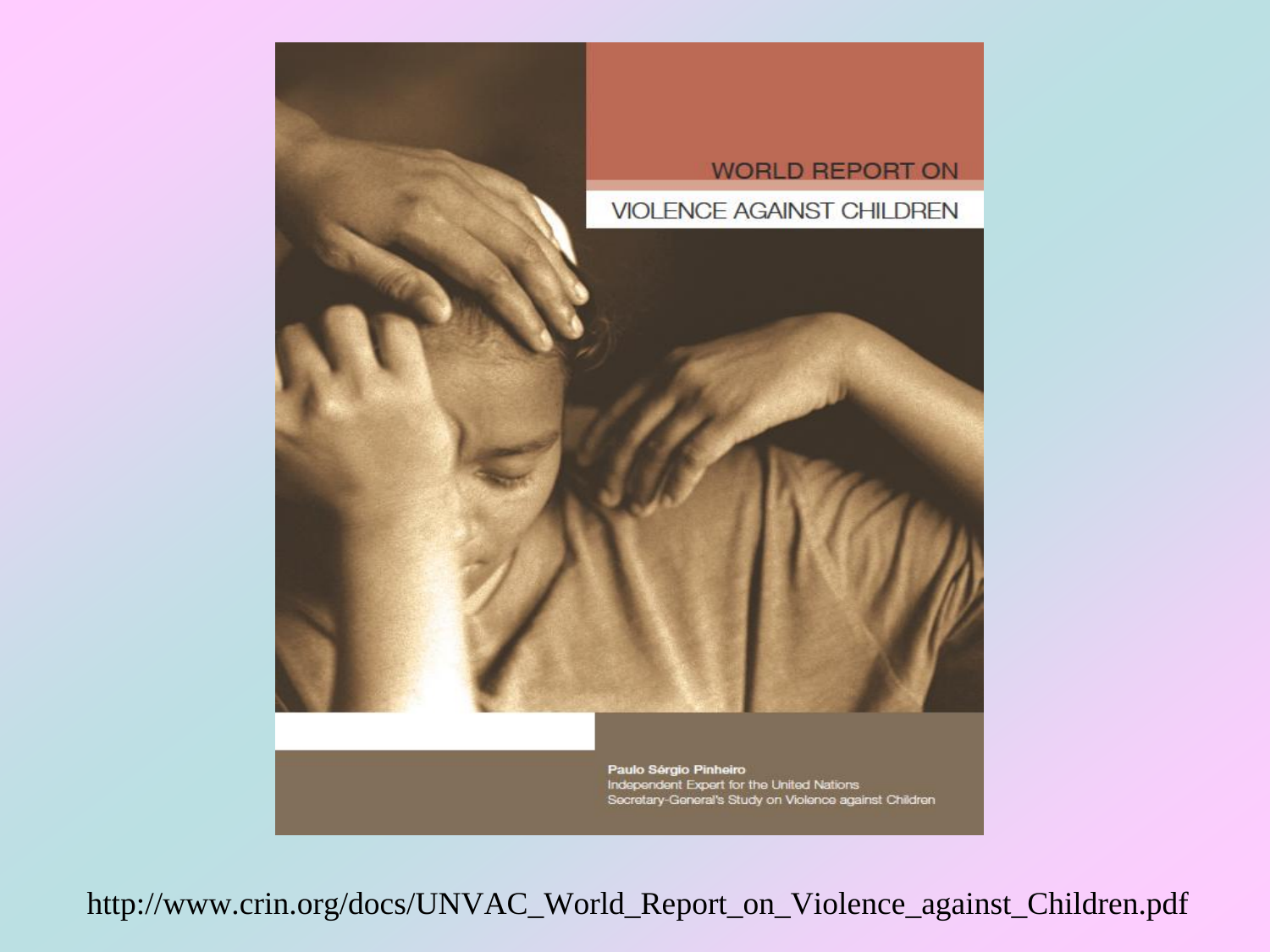## **It is when we, as humans become aware of the inhumanity of violence, of its absurdity and pointlessness, that we discover within ourselves a demand for non-violence, the basis and organizing principle of our humanity**

**(Muller, Jean-Marie, 2002).**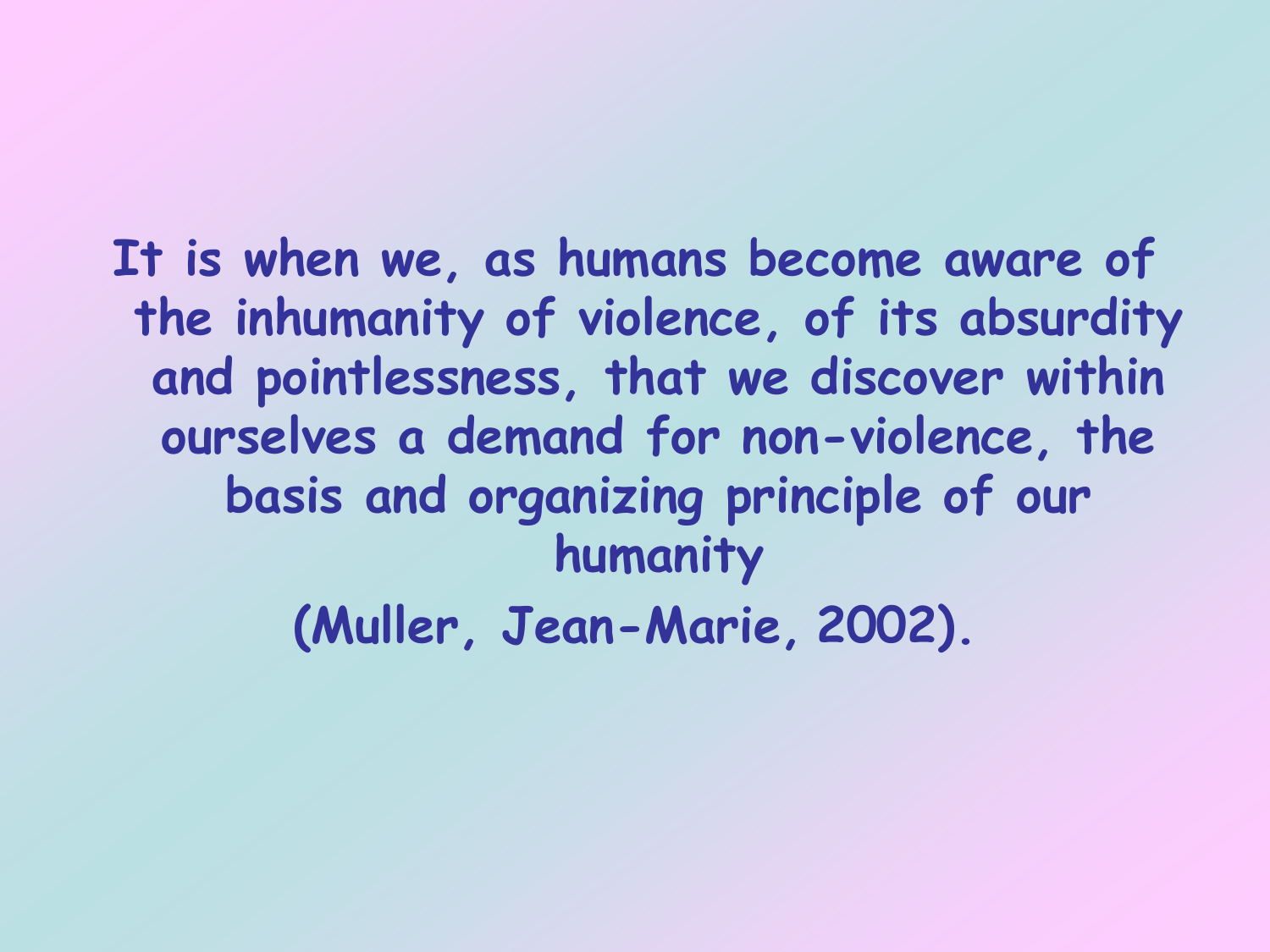#### **Children's & Young People's Rights to peaceful Education: Framework for Understanding Violence**

#### *Three (3) complementary pillars*

- 1. Convention on the Rights of the Child (**CRC Article 19, 1**)
	- guarantees **protection** of children from
		- o physical and/or mental violence, injury or abuse,
		- o sexual abuse

#### 2. Education for All *(***EFA***)* goals & the Millennium Development Goals (**MDGs**)

- commit governments to ensuring that all children **access quality basic** education through schools with **protective learning environments**
	- promoting inclusion, retention, gender equality and the performance of all children.

#### 3. Recognition that **schools are key** to

- transforming society
- building a culture of peace.

#### **Violence (threat to peace and security),**

- the **first obstacle** to the harmonious development of **quality education** affecting relevance, universal values, decision-making etc

#### *Note/ Education and Culture in Africa's Quest for Development* UNESCO, Education Sector, March 2005…

*Studies in Africa indicate violence against –especially - young girls/women in school related environment has increased in the societies which were traditionally recognised as being founded on a culture of peace*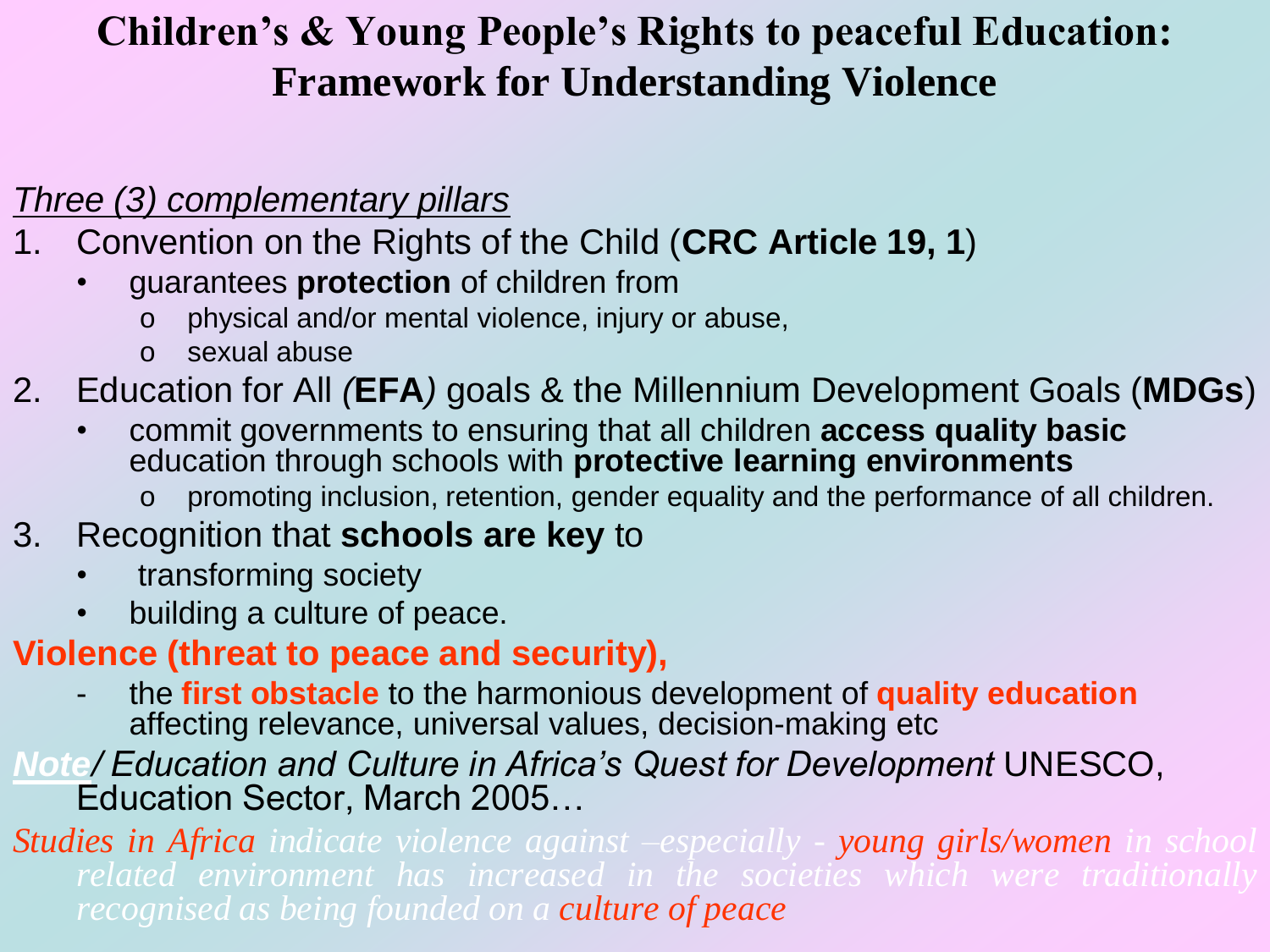### **Theoretical Debates on the Meaning of Violence**

#### • **Violence** concept **:**

- complex and contested
- different ways of understanding produced
	- different research and action
- **Popular** understandings of violence I
	- physical acts of force,
	- Increasingly harmful psychological acts broaden definitions,
- **The UN World Report** on Violence Against Children (VAC, 2006),
	- "All forms of physical and mental violence,
		- injury and abuse,
		- neglect or negligent treatment,
		- maltreatment or exploitation,
		- including sexual abuse.
	- **The UN Declaration** on the Elimination of all forms of Violence Against Women (2003)
		- attention drawn to the **gendered dimensions** of violence,
		- "Any act of gender-based violence that results in, or is likely to result in physical, sexual or psychological harm or suffering to women ... occurring in public or private life"
			- non-physical forms (threats, coercion)
			- arbitrary deprivation of liberty (trafficking, forced prostitutions etc)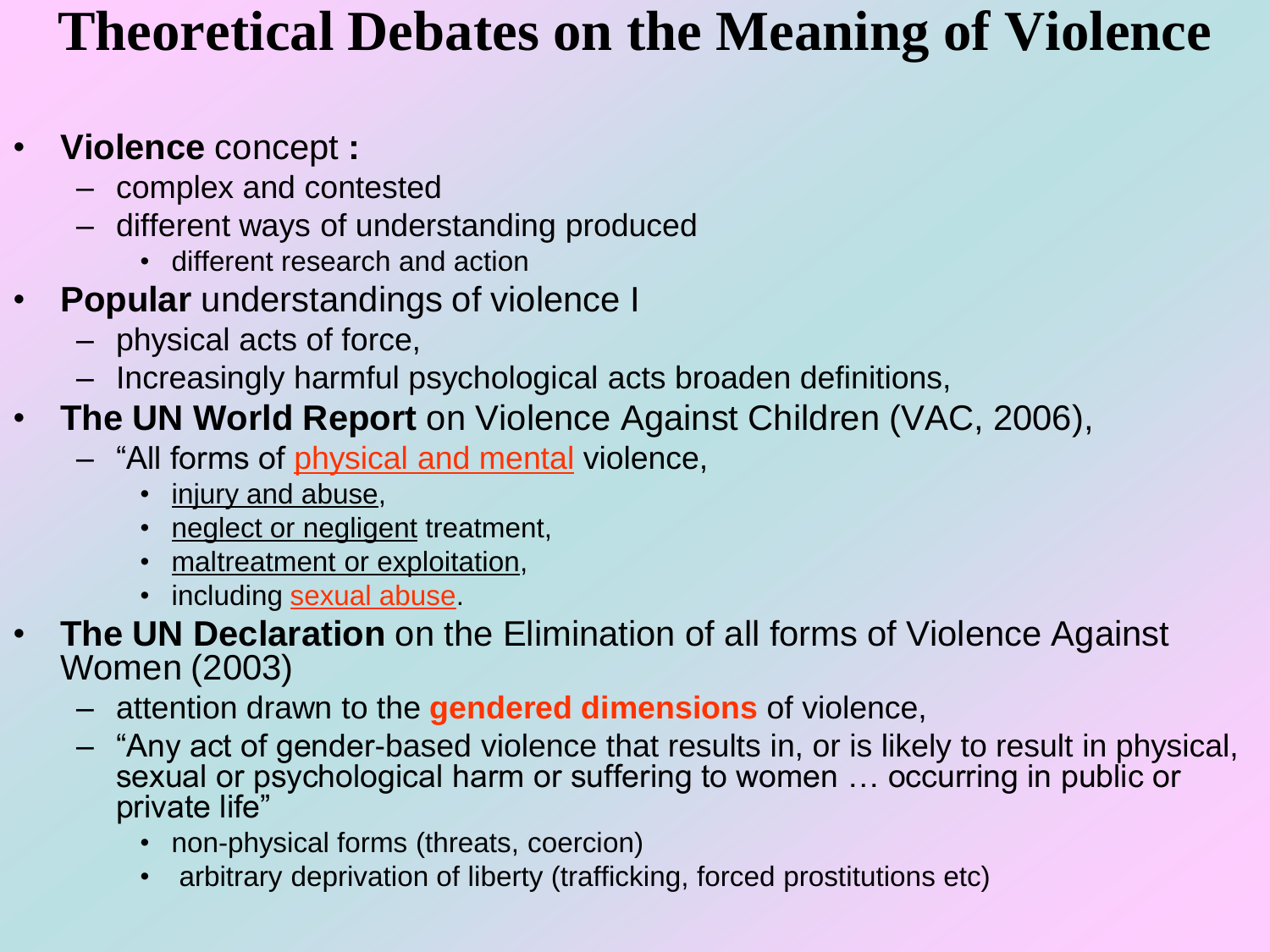## school-Community/Family Couple…

- Is there violence in schools because there is violence in the larger context of society in general?
- To what extent does violent crime that happens in schools spill over into the community?
- How do rigid hierarchies and power structures in the school itself and in society at large impact on the nature of violence among children
- How can schools become a resource of breaking the cycle of violence in community and school?
- **Note**: Many countries report teachers as:
- **poorly trained** and **lowly paid**,
- Having **low status**
- **deal** with **large classes** at any one time.
- **working** with **few resources**
- Governed by **policies** offering **few alternatives** to **manage** classroom except **physical punishment** and **verbal humiliation**.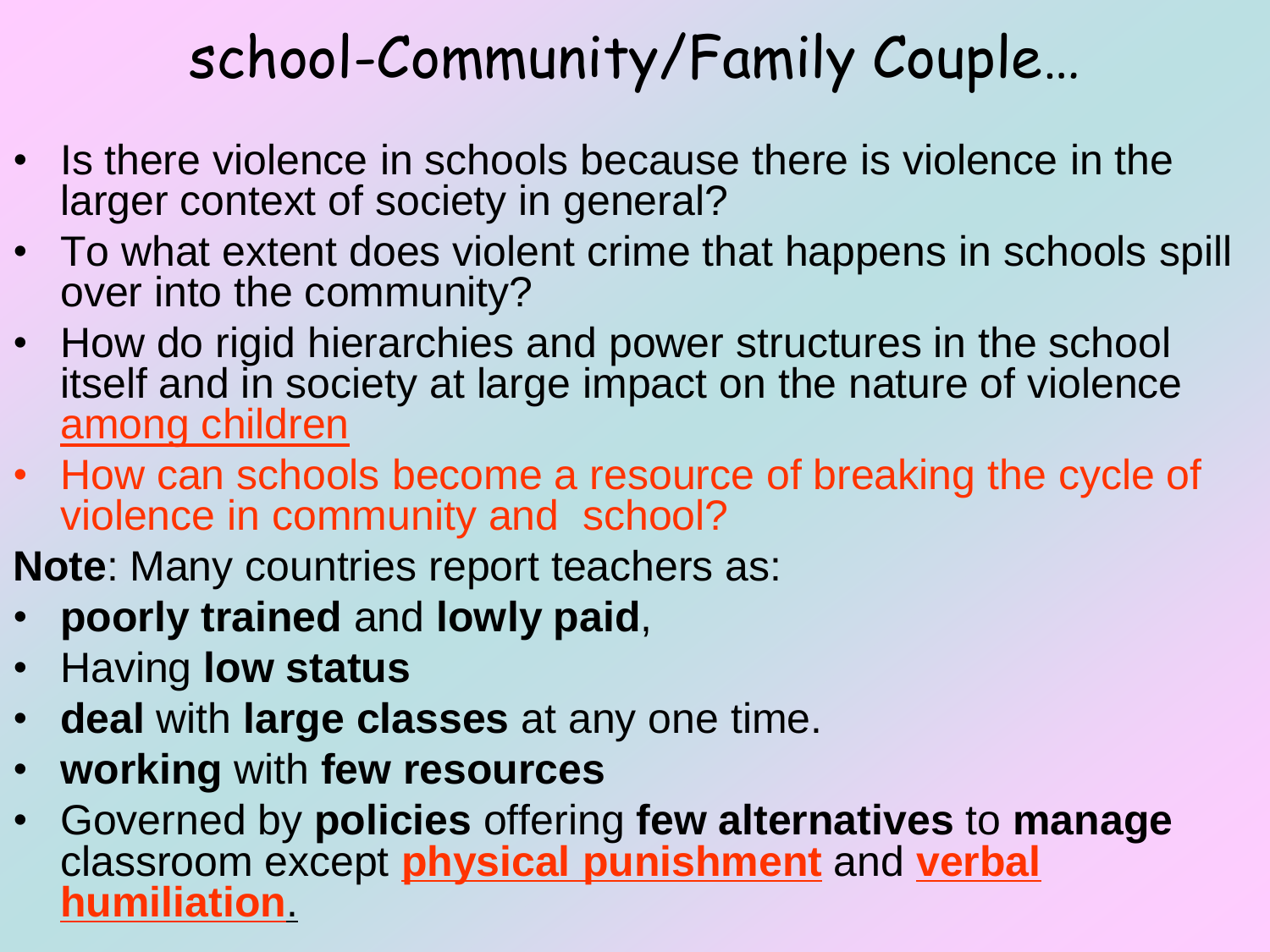

**Source**: Classroom Site in African School *( Photo – Anonymous from Human Rights Document September 1999, Vol. 11, No. 6 [A])*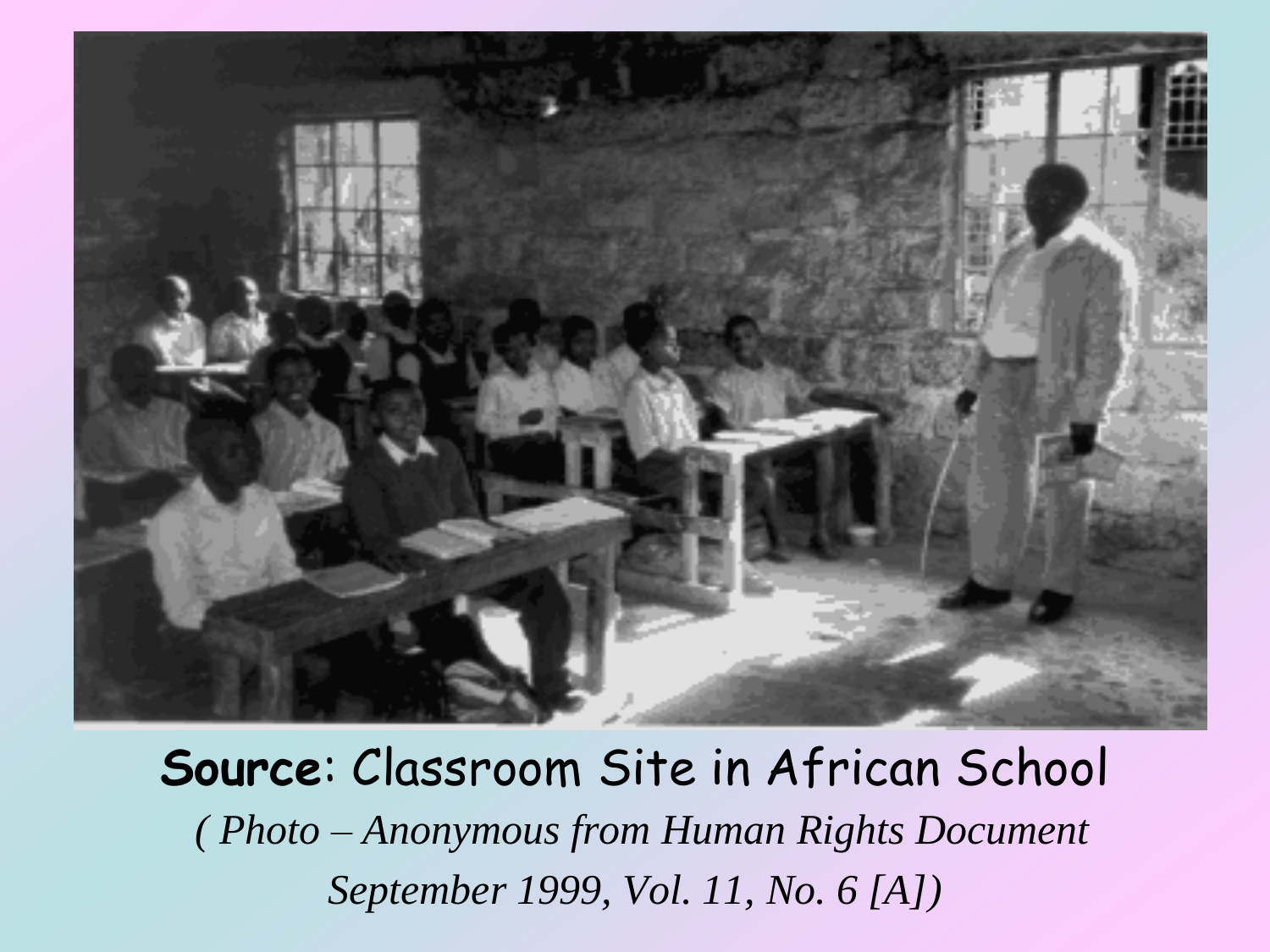**Effects of violence** Bronfenbrenner (1979)… "*school is one 'layer' of a much bigger picture of the factors that shape children's lives*".



#### **School site** –

- 1. **A community within** a community
- 2. Exist in **context Not** in **vacuum**
- **3. Reflects larger** social **order** of the community.
- 4. Can **reproduce or reinforce** certain values and behaviours
- **5. Potentially transformative** space promoting children's learning - **academic** & **social beings**.

## *Adapted from Bronfenbrenner (1979)*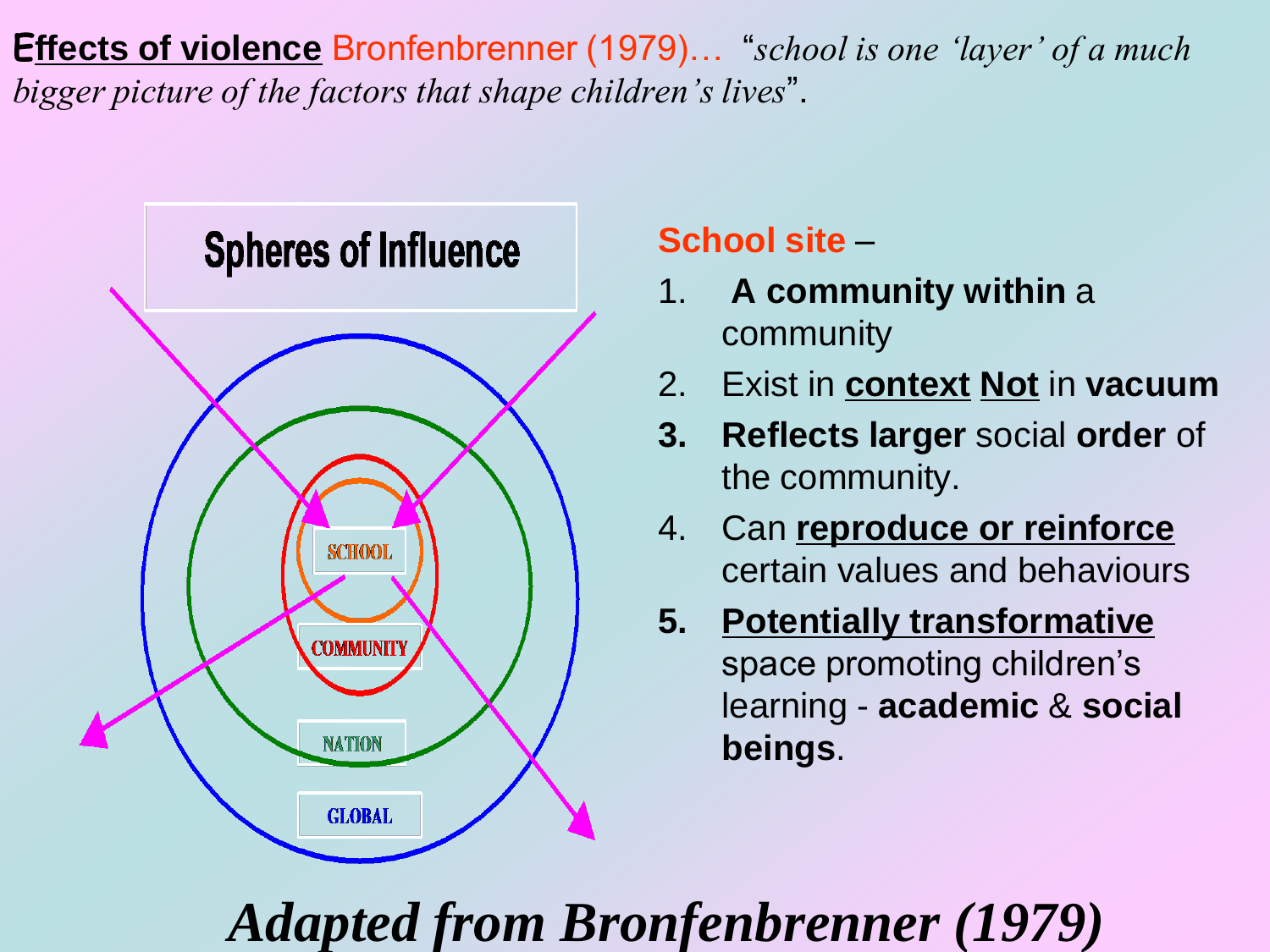**No conclusive evidence** that a violent society produces violence in schools

**Considerable evidence** – **Children's experiences outside school** (media, youth culture, literature, language, inequalities) **accompanies them to school**

- Head**ache** (38%)
- Stomach **ache** (25%)
- Back**ache** (19%)
- Sleeping difficulties (32%)
- Tired in the morning (20%)
- Dizziness (20%)
- Irritable / bad temper (49%)
- Feeling nervous (43%)
- Feeling low (33%)
- Feel left out of things  $(12\%)$
- Feeling lonely (19%) Feel helpless (9%)
- 5+ weekly symptoms (32%)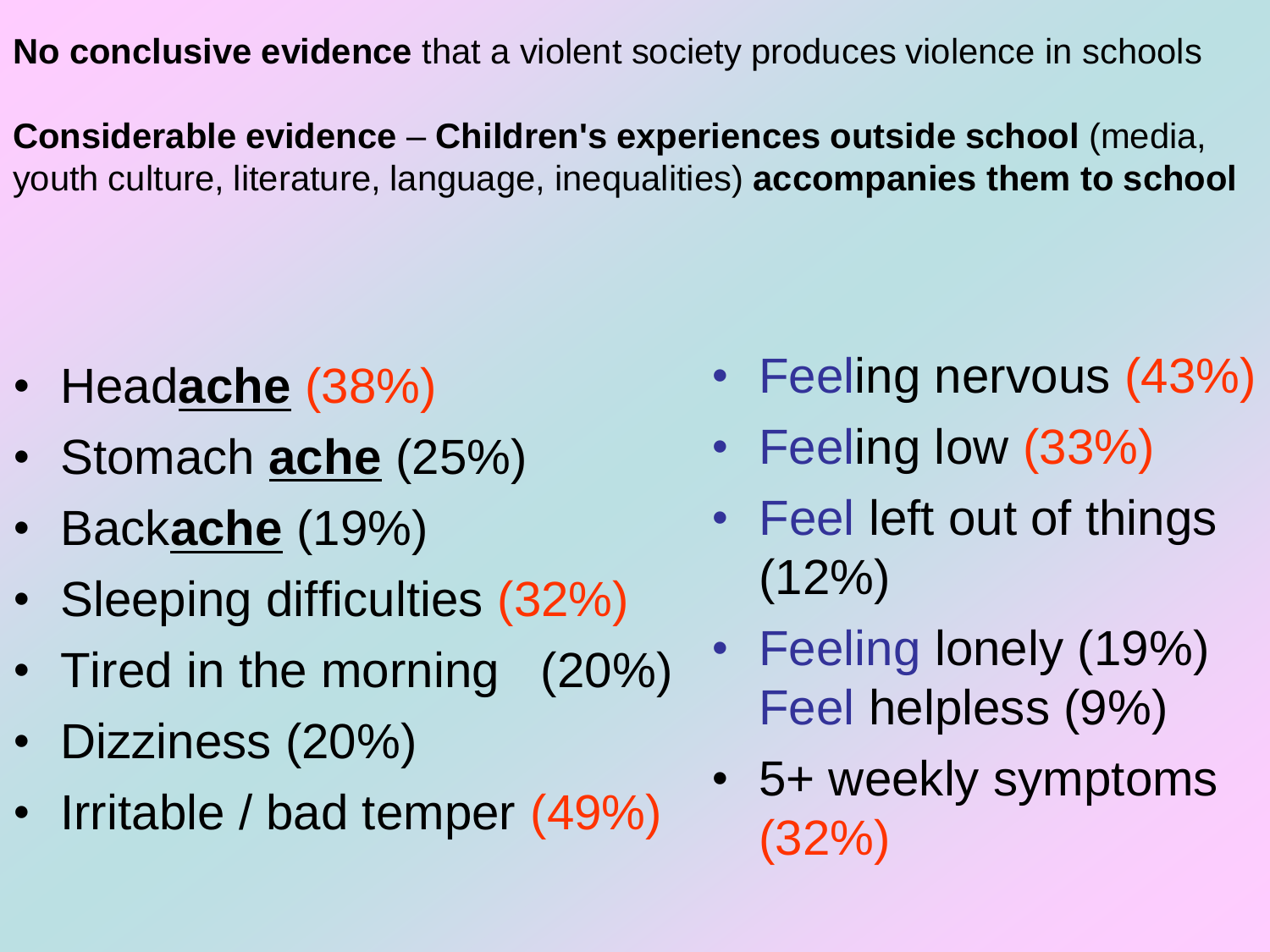# **Power and Violence**

- **Power:** A basis of all violence
- Attempts to reinforce or change the social order
	- **Physical punishment maintain balance of power between adults and children**.
	- **Intimate partner violence perpetuate male authority** (Silberschmidt, 2001, 2005 studies in Kenya & Tanzania).
	- **Wars and civil conflicts** men"s **struggles** to **wrest power**, resources and political control
	- **(Leach, 2006)** Recognising links between power and violence– is key to understanding violence against children & against ,girls/women
		- Acts of violence **often**
			- Hidden,
			- Taken for granted
			- Unrecognised
			- Unreported (fear repercussion/rejection)
	- **Firstly**, over-emphasis on acts of violence **downplay power** functions underpinning these acts and their gendered nature.
	- **Secondly**, quest for universal definitions can **detract from** the importance of **subjective meanings**.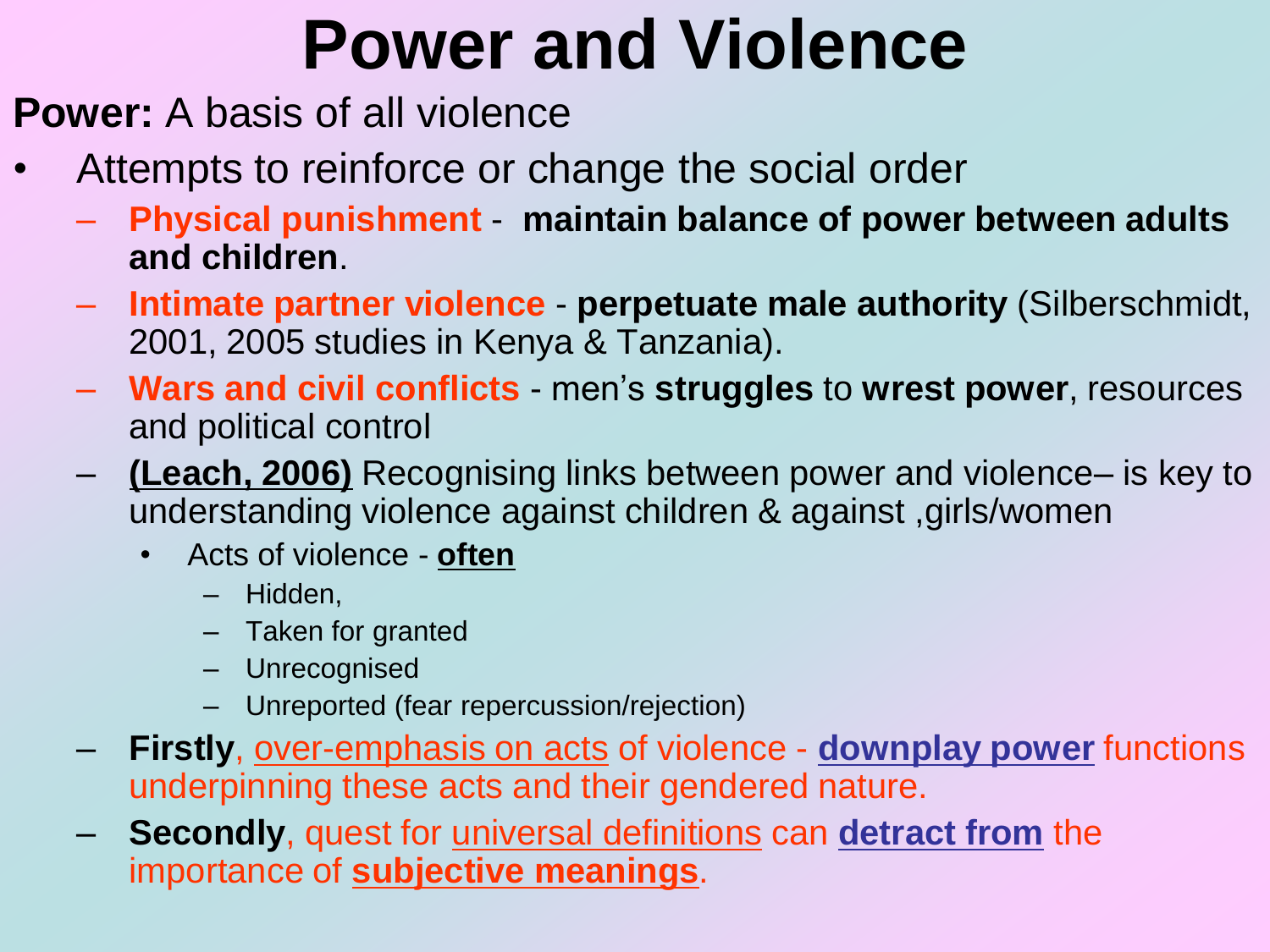## **Multidimensional Considerations in Policy Studies of Violence**

- Most policy and data collection activities related to violence in children"s lives tend to focus on:
	- **single type** of violence e.g. child abuse or media violence
	- **particular social context** e.g. family, school, or neighbourhood
	- **particular social group** e.g. teens, children from slum/inner-city.
	- Specific age group: e.g. below age 3 years (pre-school), 5-9 years (pre adolescents), 10-13 years (young adolescents) etc
	- **However**: addressing issues of violence can be enriched by understanding the
	- **1. many forms** of violence that affect children"s lives
	- **2. at different ages** and
	- **3. for different demographic** groups
	- **4. In different social-educational** contexts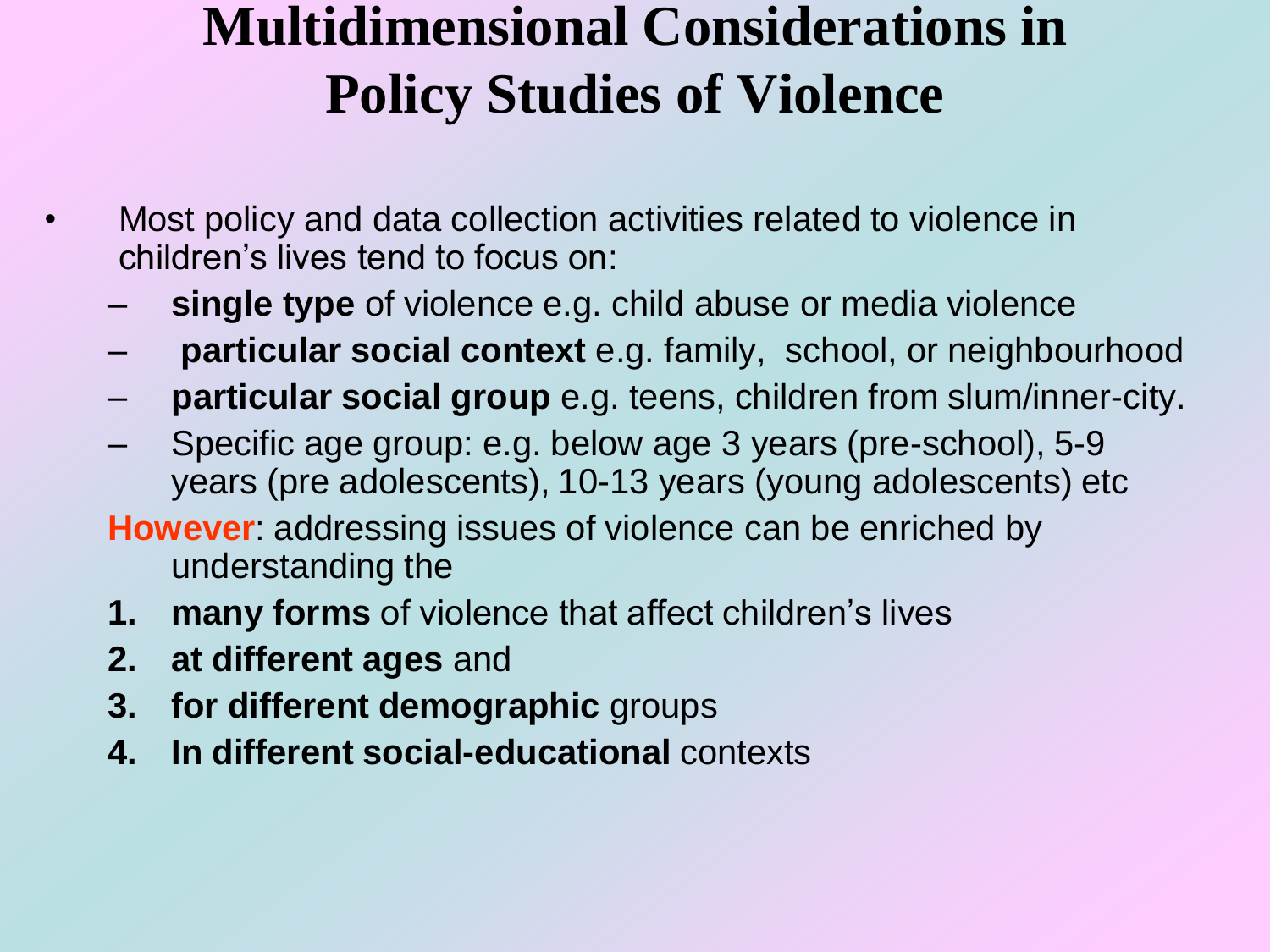### **Age Factor & Experiences of Violence**

#### **(©2003 child trends)**

As children age, changes occur in:

- **types** of violence
- **sources** of violence
- **risks** involved
- **Infants and young children below age 6 years**
	- **Home** is primary locus of neglect
	- **death** is the most tragic outcome (Janssen,2004)
- **Neglect and abuse** is **higher** than for any age group up until age **17.4 years**
- **40.9 % of deaths** resulting from child abuse and neglect were among children **under 1year**
- **84.5 % deaths** among children **under 6.4 years**
- **Middle childhood (ages 7 to 12 years)**
- **more television** viewing than other age group
- **more exposed** to television violence than other
- **physical abuse** almost same as in younger children
- chances of **being bullied** in school are higher than for any other group
- **fear of attack** at **school** or on the **way to or from school** is also **higher** than other age group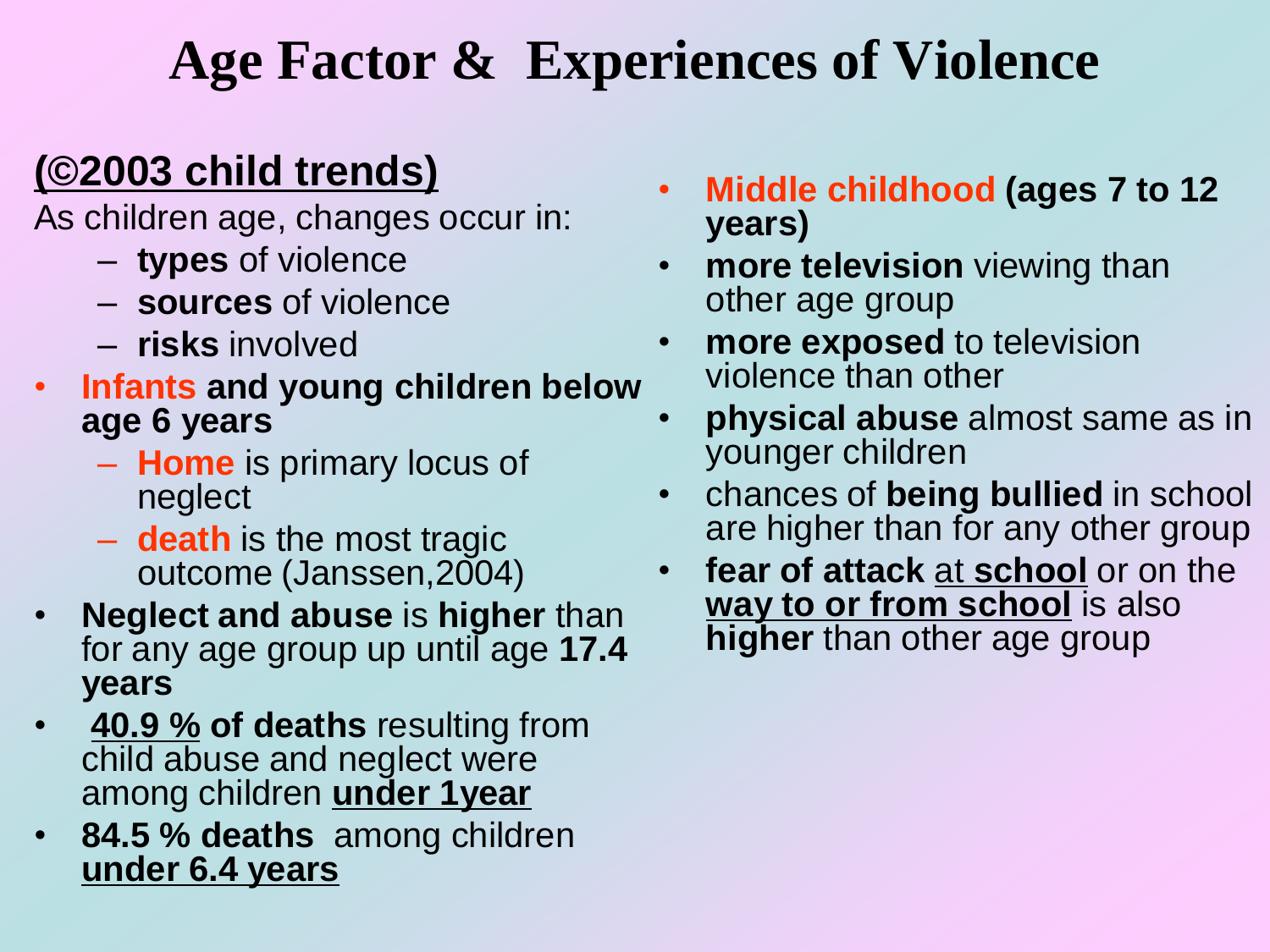## **Age Factor cont…**

#### **TEENAGERS**

- **Violence** towards children at its **peak** among teenagers.
- Also some of the **more extreme forms** of violence **begin to recede** during the teenage years.
- Homicide and suicide rates increase. rapidly throughout the teen years (ages 15 to 19)
- **Risk** of being a victim of **sexual assault**, **robbery** also increases as teens get older.
- **minority** of teens carry a **weapon**. (one in six high-school students)

#### **dating violence common** during the teen years.

- nearly **10 %** year 9-12 (junior secondary) have been **hit**, **slapped**, or **physically hurt** on **purpose** by a **boyfriend** or **girlfriend**
- **By high school**, **10%** females report being raped in her lifetime, compared with **5%** males.
- Female teens (ages 12 to 17) are also
- **female high-school** students are nearly twice as likely as males to report attempting suicide
- **males** are far more likely to be **successful** in their attempts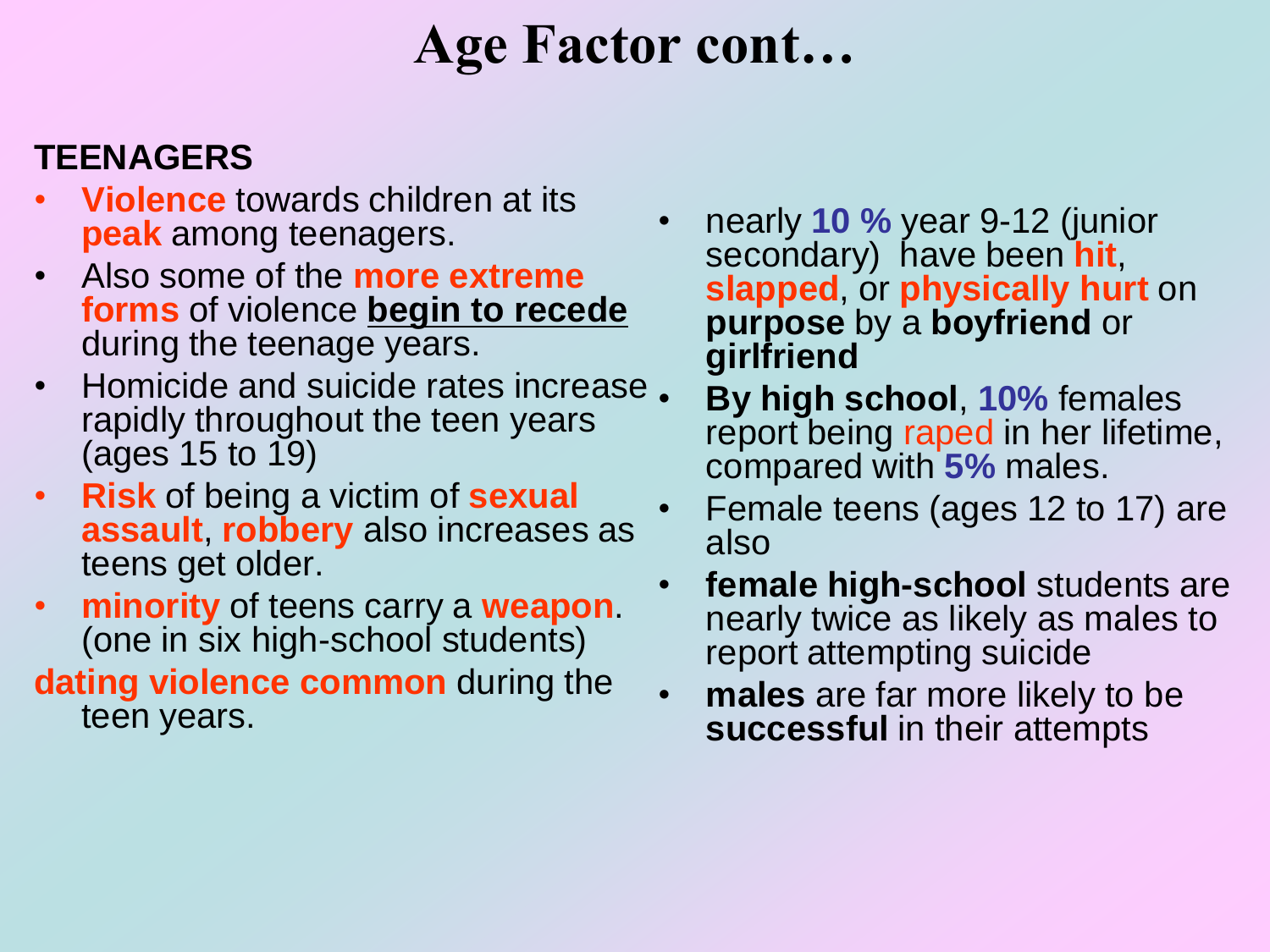## **The Gender Factor**

**Gender** –neither gender is immune from any particular form of violence

- types of violence experienced by males and females are often very different,
- relative levels of risk differ
- females are much more likely at every age to be victims of sexual abuse and rape.
- Reports from Britain of sexual abuse to the child welfare agencies are 2 to 7 times higher for females by age group.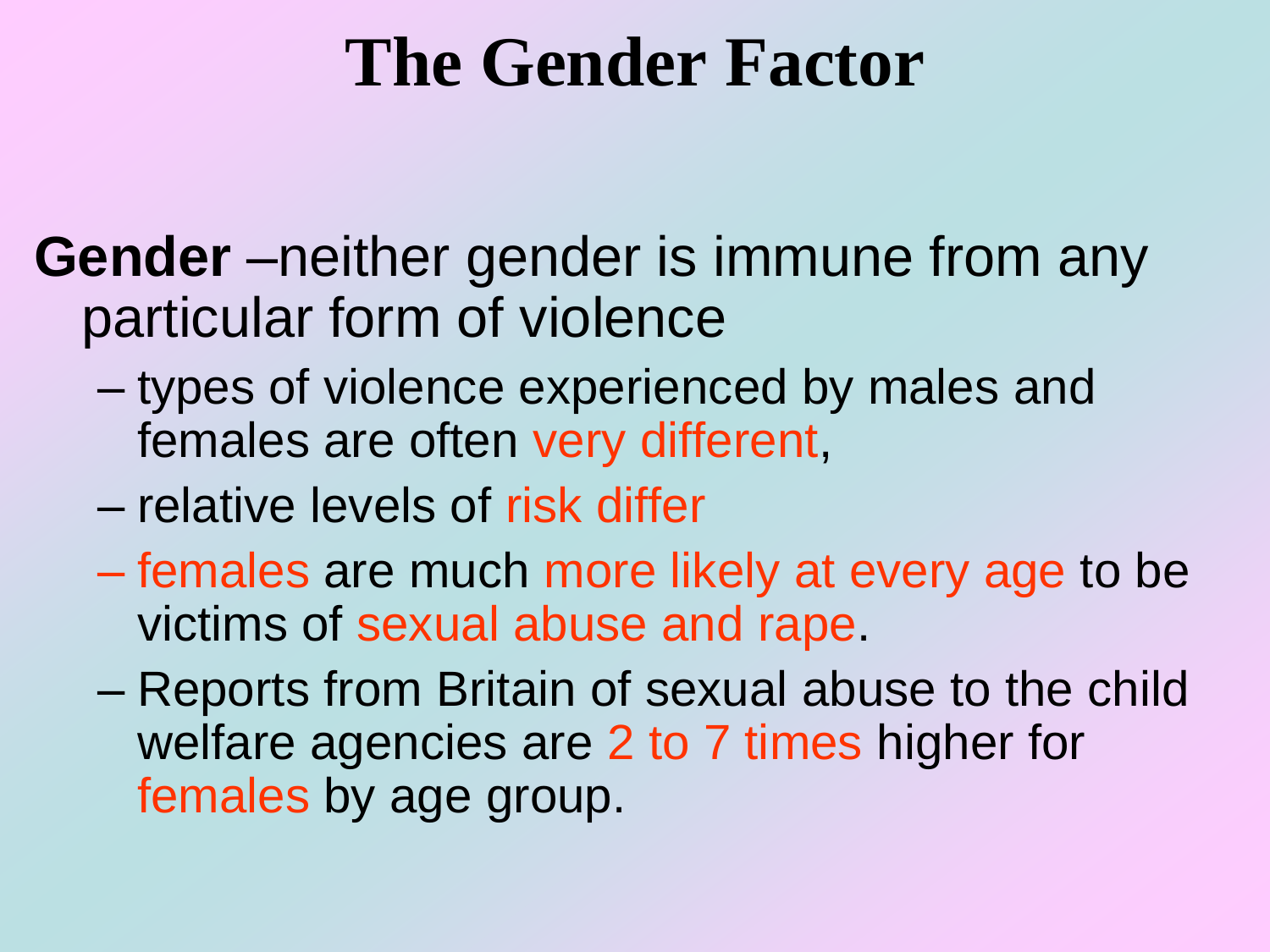### **Examples of sexual violence against girls - sub-Saharan African schools**

- **South Africa: One 15-year-old girl spent weeks** away from school because she was scared of the teacher who had sexually assaulted her. She said, "I didn"t go back to school for one month after... everything reminds me of what happened. I have dreams. He is in my dreams. He is in the classroom laughing at me. I can hear him laughing at me in my dreams… my grades are horrible"
- **Botswana**: one girl in an interview reported what she described as sexual harassment of a classmate saying, "*Yesterday something happened. There was this girl in class whom some boys were touching and she kept on hitting them with books and telling them to stop; and then all of a sudden she started crying as if something, part of her, had been taken away"* (UNICEF, *Finding Our Voices: Gendered and Sexual Identities and HIV/AIDS in Education*, UNICEF, ESARO, 2003… Rob Pattman & Fatuma Chege).

Stop it… Stoooop! ! Just STOP IT…!!!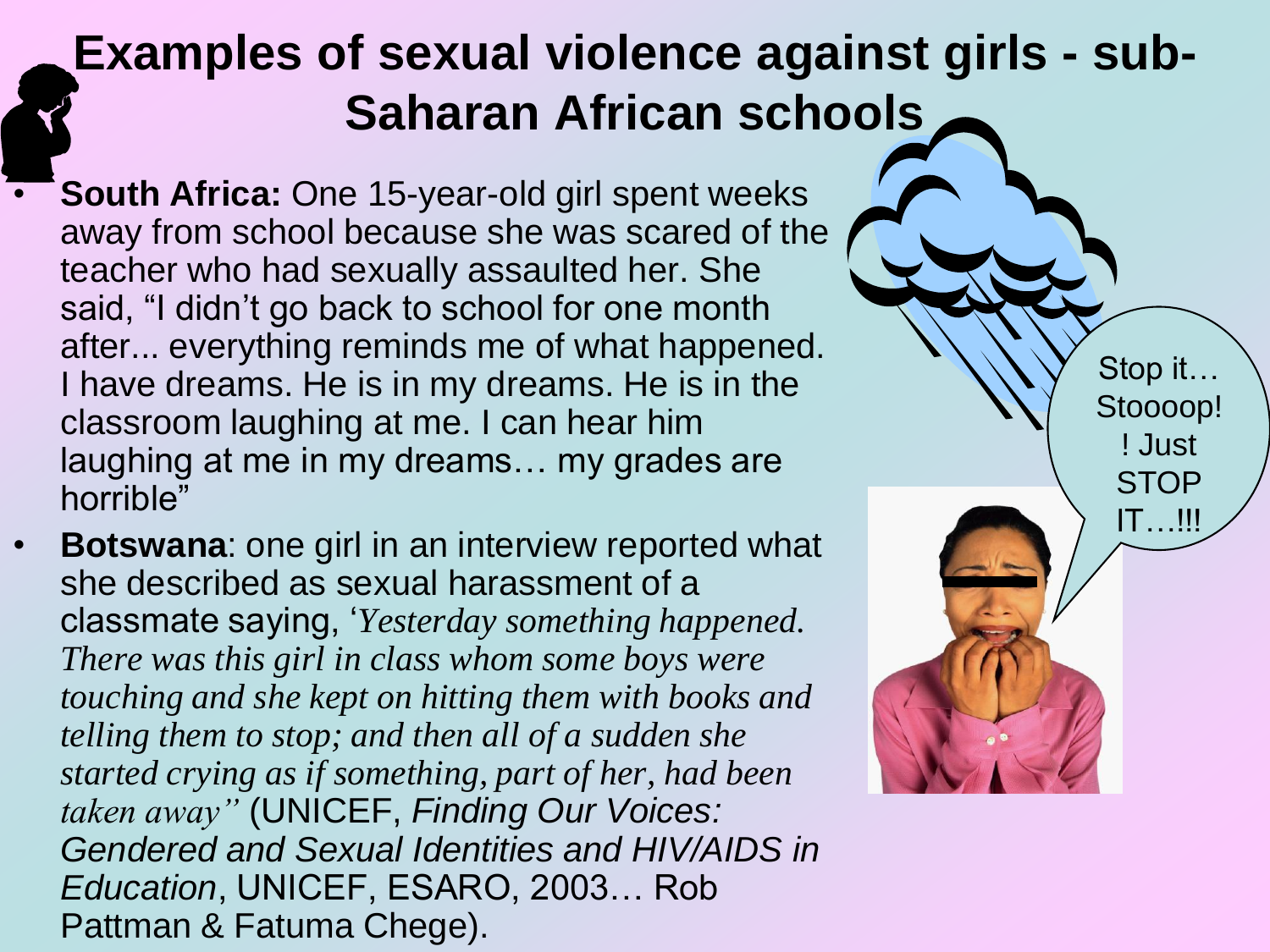# Assumptions

• violence continues to militate against global efforts towards the achievement of EFA targets of securing a full cycle of quality basic education for all children by 2015 (see Colclough et al, 2004; Chege, Leach, and Stromquist, 2005)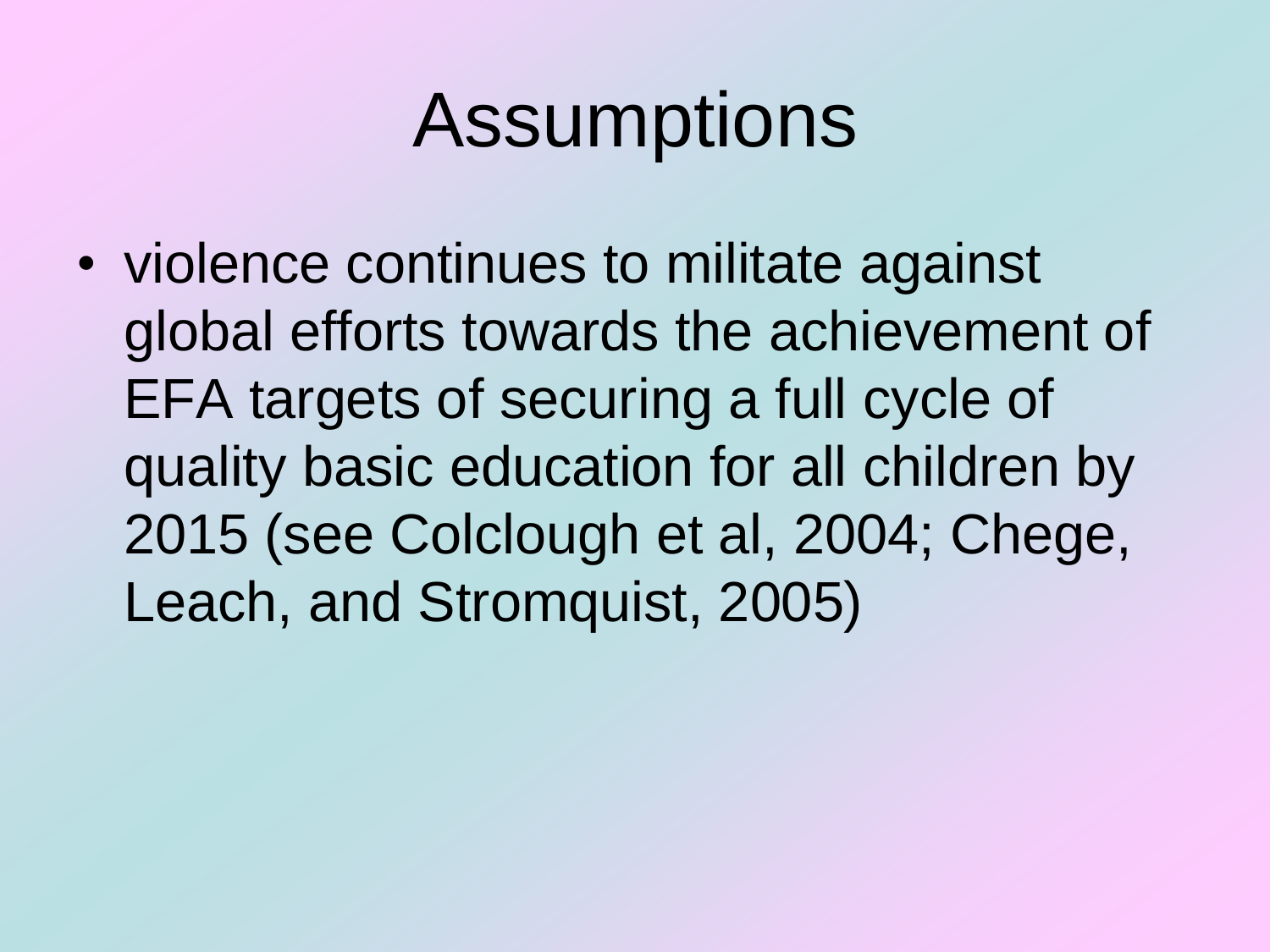## **Memory Work Method - Generating Qualitative Data on Violence**

#### **Kippak, Crawford, Waldby, & Benton (1990)**

- **Memory Work**: **Advantage** over the more conventional interview
	- **combining** the *self-conscious autobiographical accounts* with the *collective understanding of the matter of concern*

#### **Research activities**

- **1. Sampling**: voluntary basis (3rd & 4th year female & male students **total 20**)
- **2. Collective definitions** of concept of "violence"
- **3. Familiarisation** of **procedures** on individual documentation of student"s recollections of particular episodes of violence using **life cycle approach**
- **4. Regular collective discussions** and **analyses** of the shared memories of violence … the **then** & **now** & **future**
- **5. analyses** of diary entries (thematisation of personal revelations, reflections, interpretations, and judgements)
- 6. Indications of **professional resolutions** for non-violent schooling processes
- 7. Documenting findings & reporting (online **MEMORIES OF CHILDHOOD VIOLENCE**)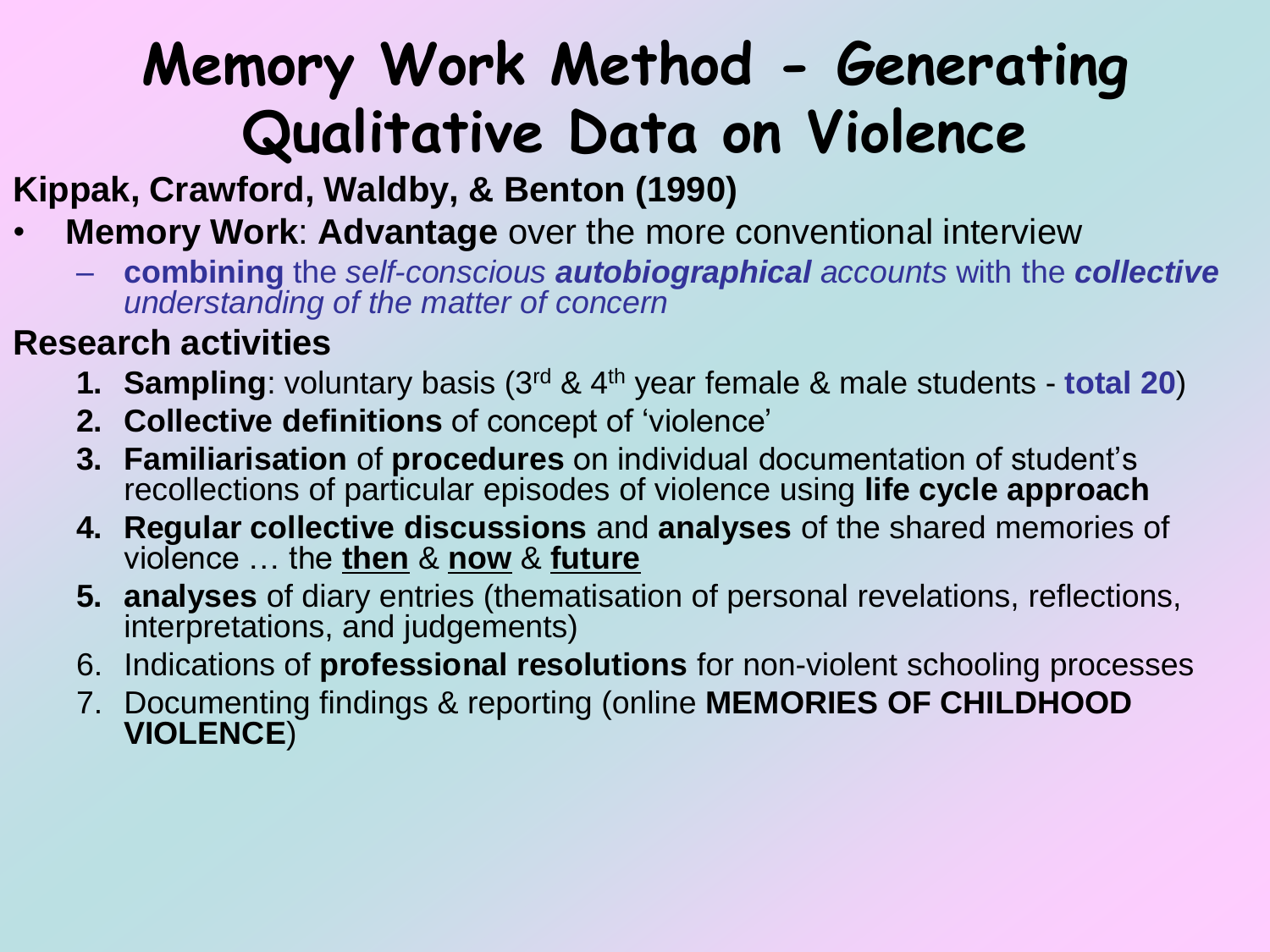**Introducing Memory Work to Volunteer Education Students of Kenyatta University - Kenya**

- **Brief Explanation for Student Teachers** 
	- a research technique used to refer to mental recollections for purposes of linking them to current situations (violence in schools).
	- reflecting on past experiences to facilitate positive change in society and self.
	- recording **individual memories** in diaries/ "journals" to consciously generate data for analysis (individual & group).
	- Record & document group discussions through a process known as "**collective memory work'** for joint resolutions/actions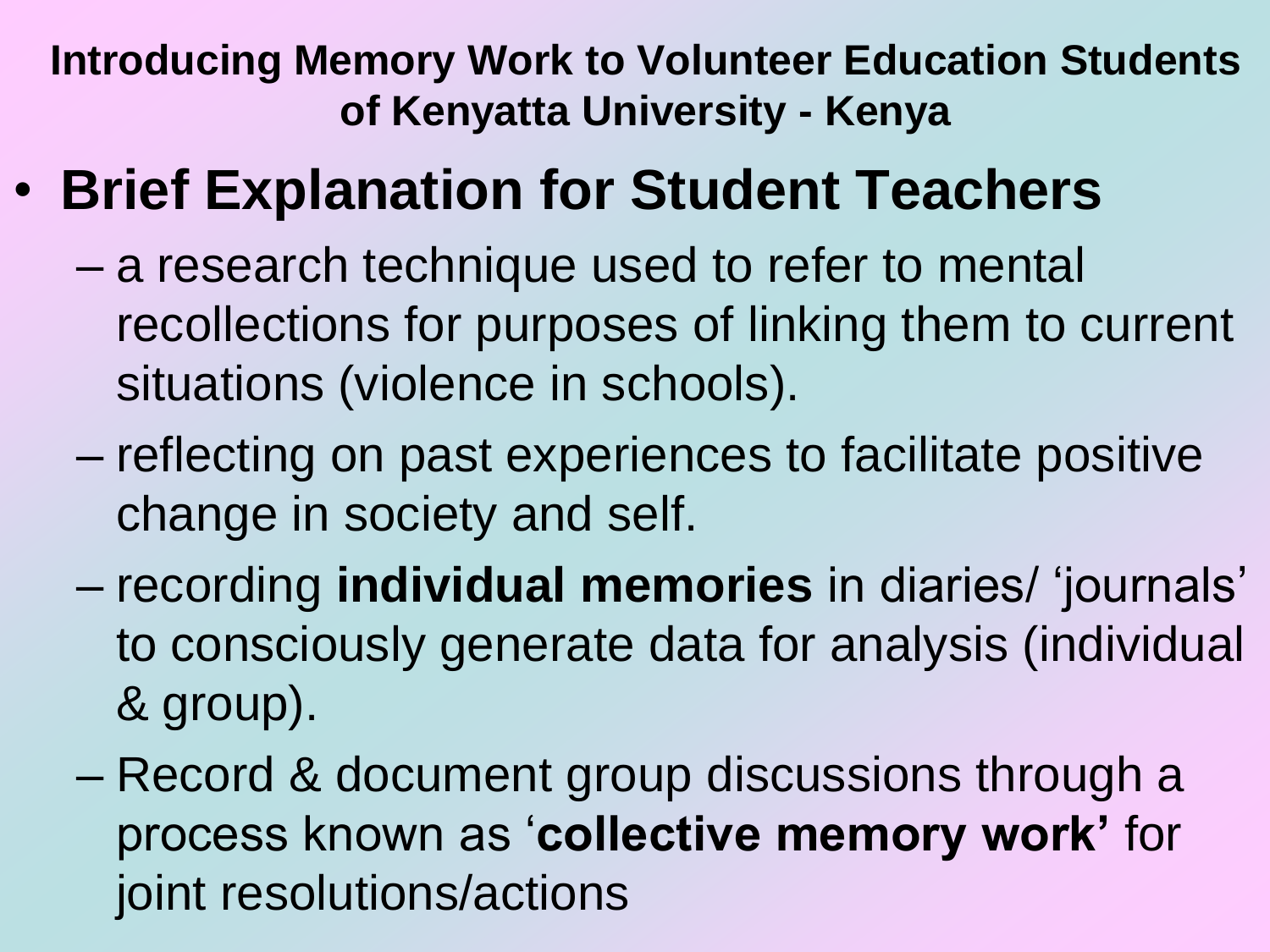# **Step One** –*Collectively Defining 'Violence'*

- **Materials**: Flip Chart & Markers
- **2 X one-hour** meetings (**group discussions)** 
	- **Moderator 1st meeting – Lecturer**
	- **Moderator 2nd meeting 3 rd year female student**
	- **exploring** and **interrogating** "violence" as generally understood
	- **Generating joint** operational **definition** - **'any act that inflicts physical or emotional discomfort/pain on a person'**.
- **Guiding frameworks**: (1) **human rights perspective & (2) Convention on Rights of Child** 
	- 1. all human beings (including children and women) are entitled to violence free environments
	- 2. All children are entitled to care & protection from all harm (physically/emotionally).



#### **OUTCOMES: Joint definition**

**Actions - (physical/verbal/literal) Hurtfulness =core feature of violence**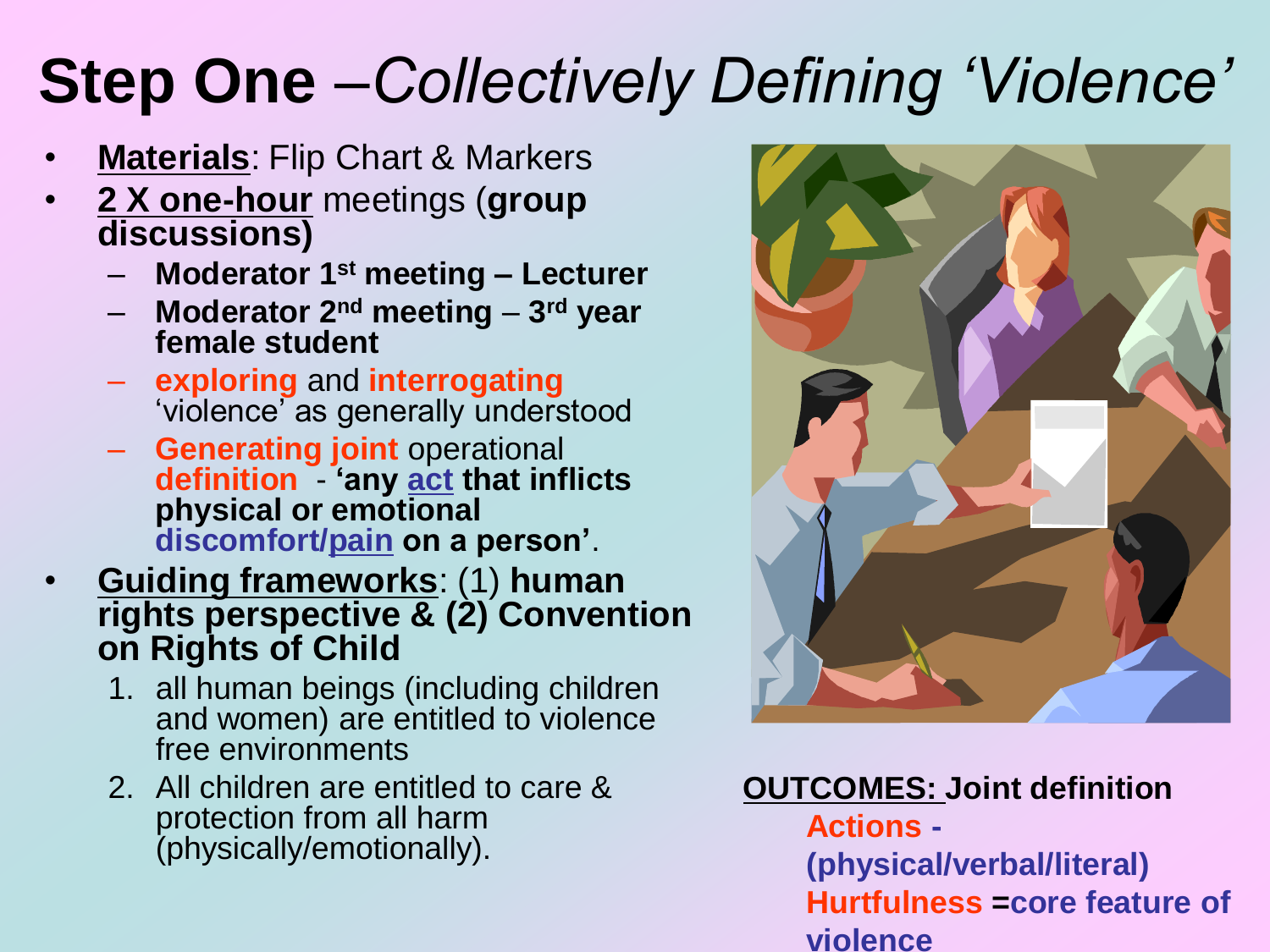

# **Step Two- Introducing Life Cycle Approach**

### **4 months** of diary project

- **Before** school age (before 3) yrs)
- **ii. Pre-school** classes/ nursery (3-6 yrs)
- **iii. Lower** primary (class 1-4)
- **iv. Upper** primary (class 4-8)
- **v. Secondary** (1-4)
- **vi. University** (year 1-current)



- **Type** of violence
- **Where** did it happen?
- Done **to** who
- Done **by** who
- 1. What was **my role**
- 2. What **did** I **feel/think** then
- 3. What **do** I **feel/think now**
- 4. What **can I do** now
- 5. What can I do **aften graduating** as

a **teacher**

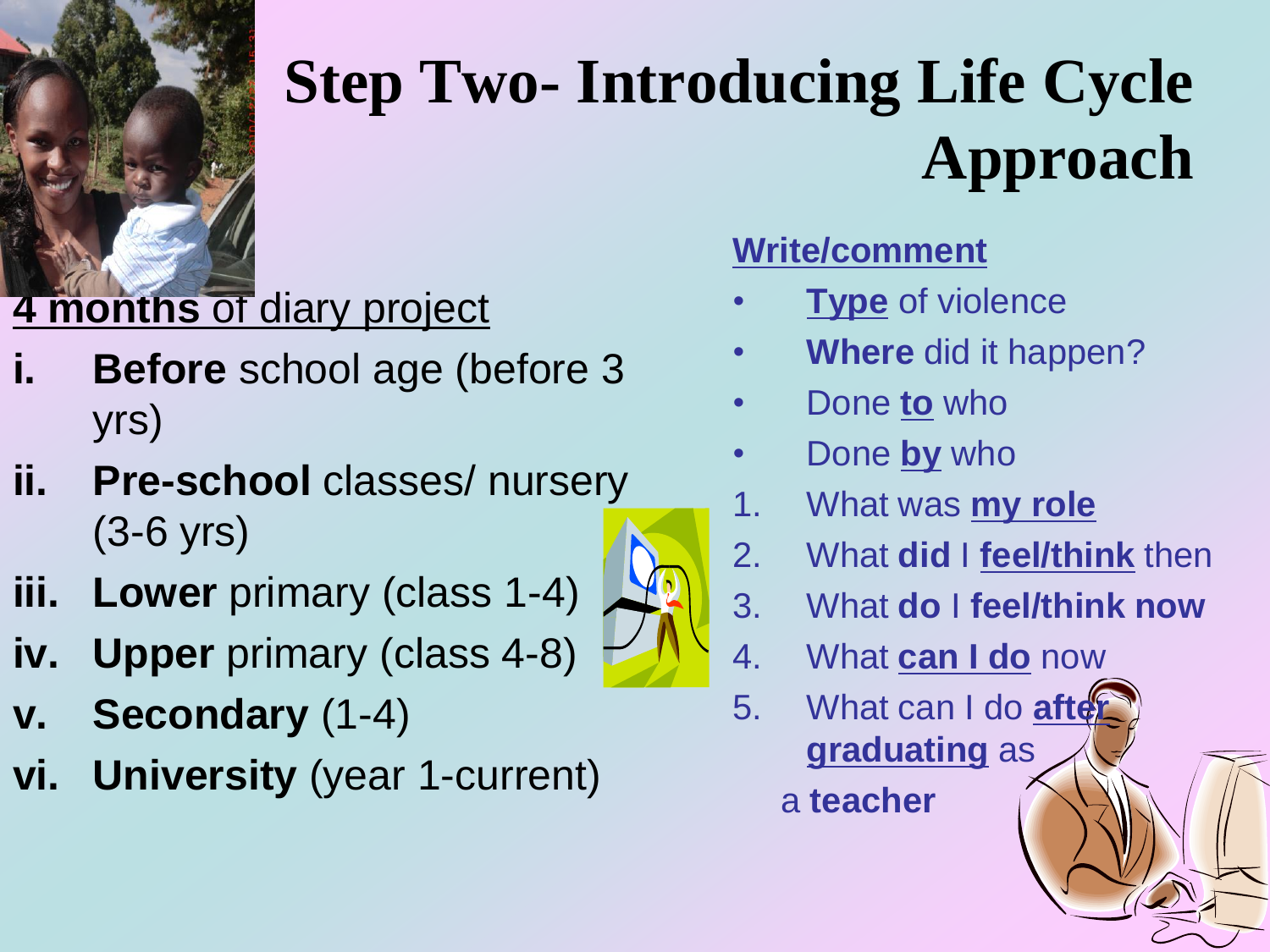## **Step Three –Talking to Diary (My Friend … My Confidante)**



- **Organising entries**:
- **1. Writing** the following information on your Diary:
	- **Your name**  (optional/pseudonym)
	- **Gender: (female/male)**
	- **Age (last birthday)**
	- **Year of study at University**
- 2. Divide diary into 6 age-related sections
- 3. Relax and enter every memory of violence in appropriate section
- 4. Remember to comment on each memory entered

**Always, be centre of action e.g. actor who is observer, receiver, thinker, or doer.** For each memory written**,** use the **pronoun 'I' as much as possible**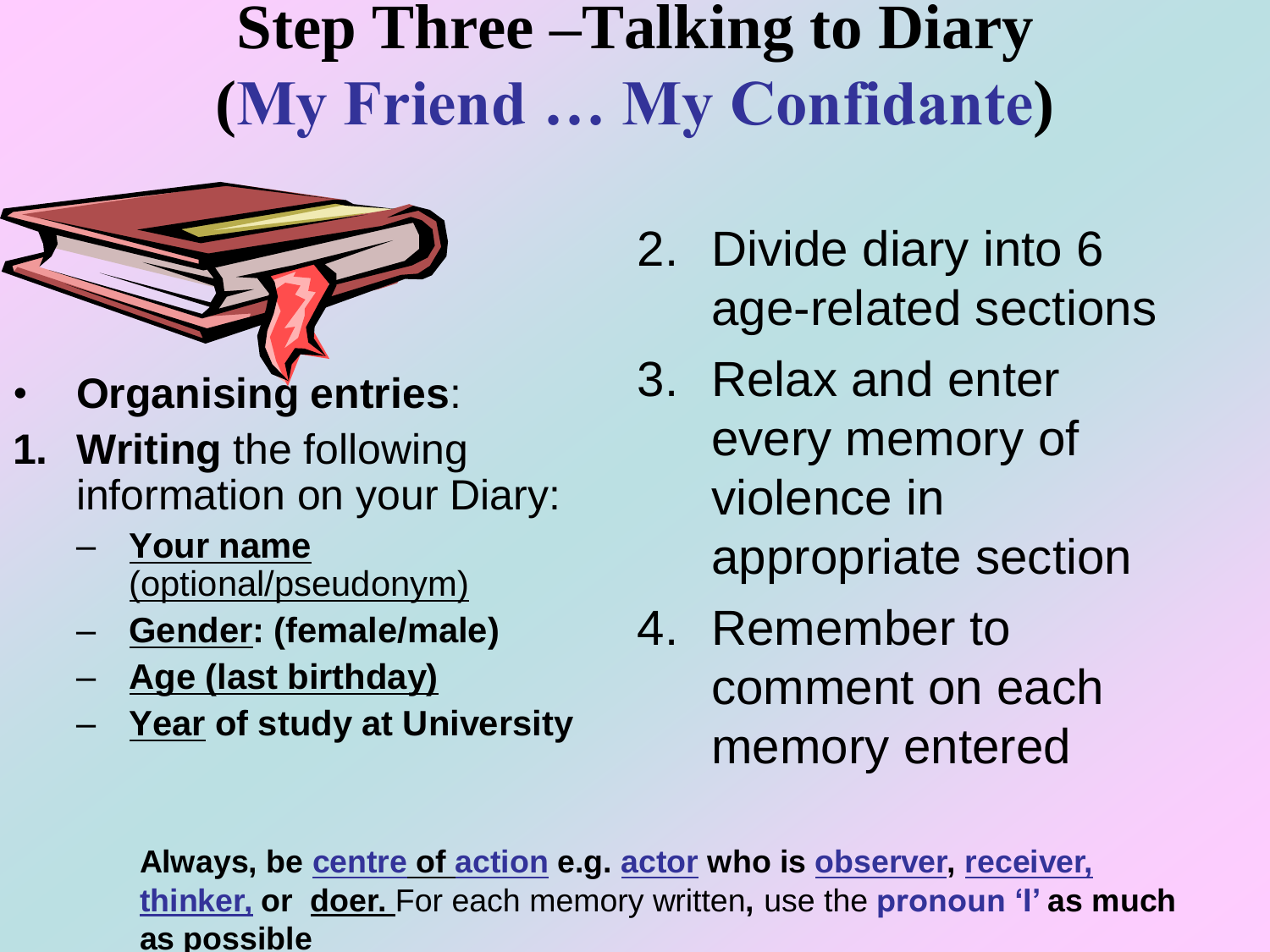# **Points to Remember**

- Talk to **dear diary** the same way you would to a confidante.
- Use the following **hints to help** you "open up" and talk to your diary. For example, start by the words:
	- 'I remember one time when I was…'
	- 'It seems just like yesterday when I….'
	- "My friend Diary, this one is hard but I will …'
	- 'Dear diary, I need to share this…'
	- 'Dear Diary, I shall never forget when I…'
	- 'It was my first…',
- **For reassurance:** Dear Diary, what I tell you is only between you and me.
- **Be in control:** Dear diary, thank you for being a good listener and not interrupting…
- **Do not worry** if memories are **not coming in neat/ orderly chronological fashion**. This is normal, so just continue being patient and record clearly as memories unfold in whatever manner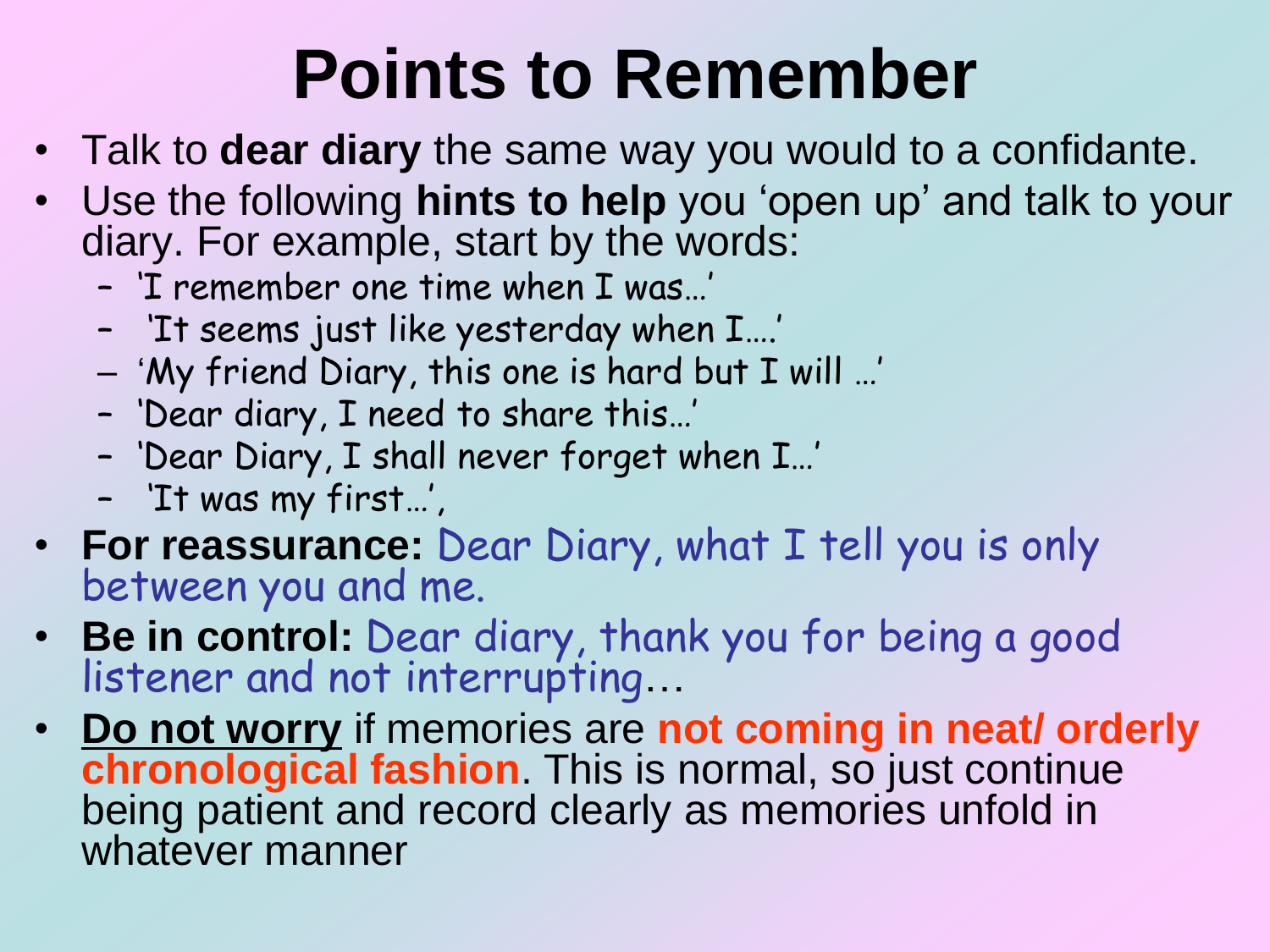# FINDINGS:

- Three main sites identified for violence
	- School
	- Family
	- Community

#### **Transition** from **home to Nursery** School (under 6 yrs)

• **corporal punishment and verbal insults**

**I was thoroughly whipped by that madam** Dear Diary, I shall never forget an incident that happened one time when I was in nursery. The teacher asked a question but didn't get it well. (…) This incident resulted into severe punishment from the teacher. She did not consider my tender age. I was thoroughly whipped by that madam. This made me hate the school and I never wished to go back because of such treatment from the teacher **(Debbie -F).**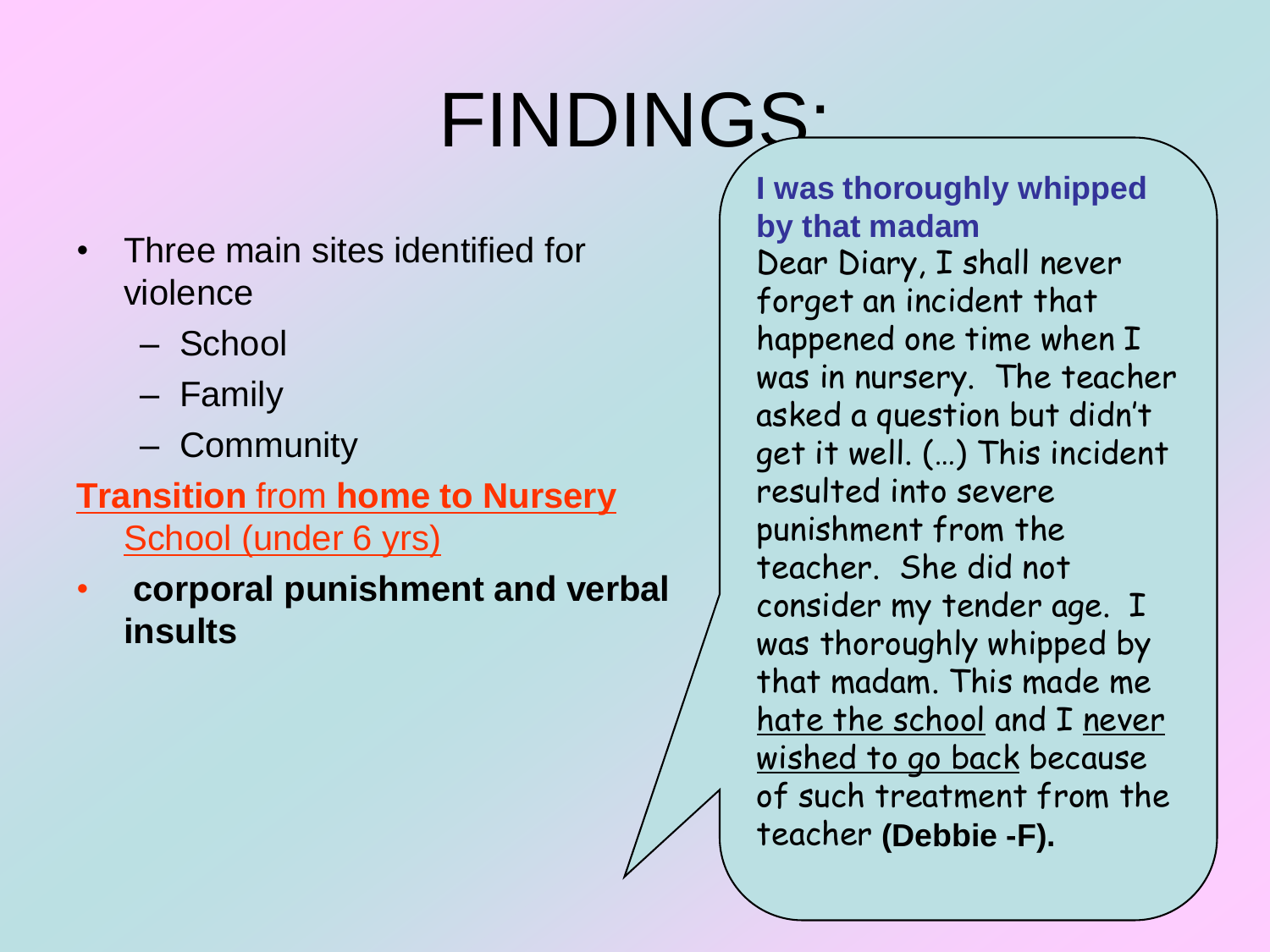## Nursery School (cont…)

#### **Cant write or read as expected!!!**



**I fear this unfriendly school life!**  Dear diary… I remember, I am in nursery school and the teacher **canes me because** I am **unable to write 1-10.** I feel violated physically and psychologically. Why has <u>she</u> hurt me? Is it my fault that I am unable to master these strange figures? (…) I fear this <u>unfriendly</u> school life! Dear diary, I realized rule one for school life: a teacher is someone to be feared not a friend and that has stuck up to date! **(Mary)**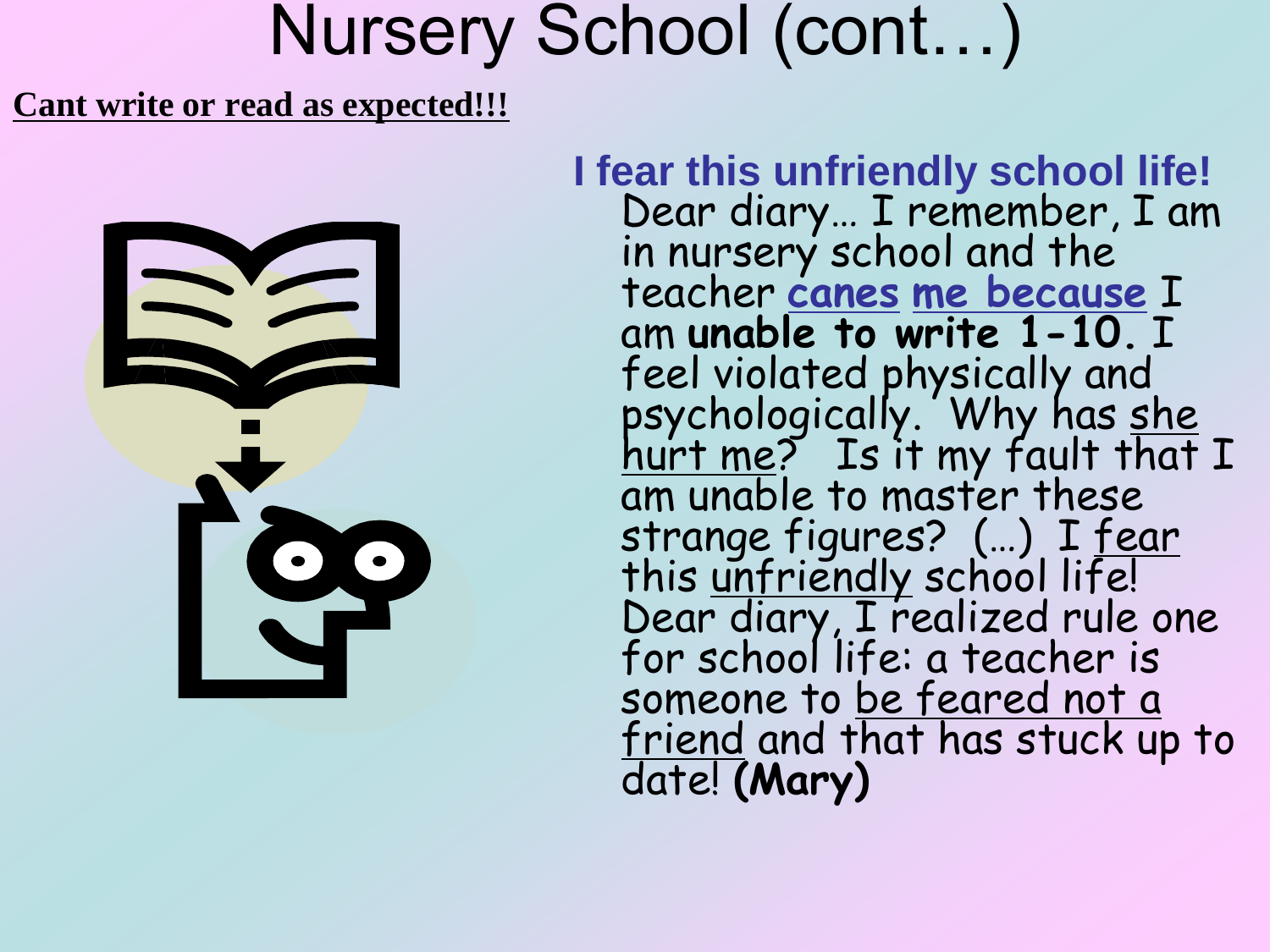# **Transition** to Primary School



#### **She asked all my classmates to avoid me since I was a killer….**

Dear Diary, it seems just like yesterday when this incident happened but for sure it occurred 16yrs ago when I was in class one at age of 7yrs. It was at break time (…). I, and a group of friends ran out of class and engaged into a wrestling match. We thought it was just a matter of having fun not realising the risks that we were exposing ourselves to. **Unfortunately, I hit my playmate on the chest**, without much hesitation he collapsed and started fainting. Since I had no life saving skills I started running for my own safety (..) I knew what was in the store for me not just at school but also at home. But when I went to school the following week, the **class teacher 'worked' on me (beat)** thoroughly and she asked all the class members to avoid me since **I was a killer**. **(John -M) Emotional abuse**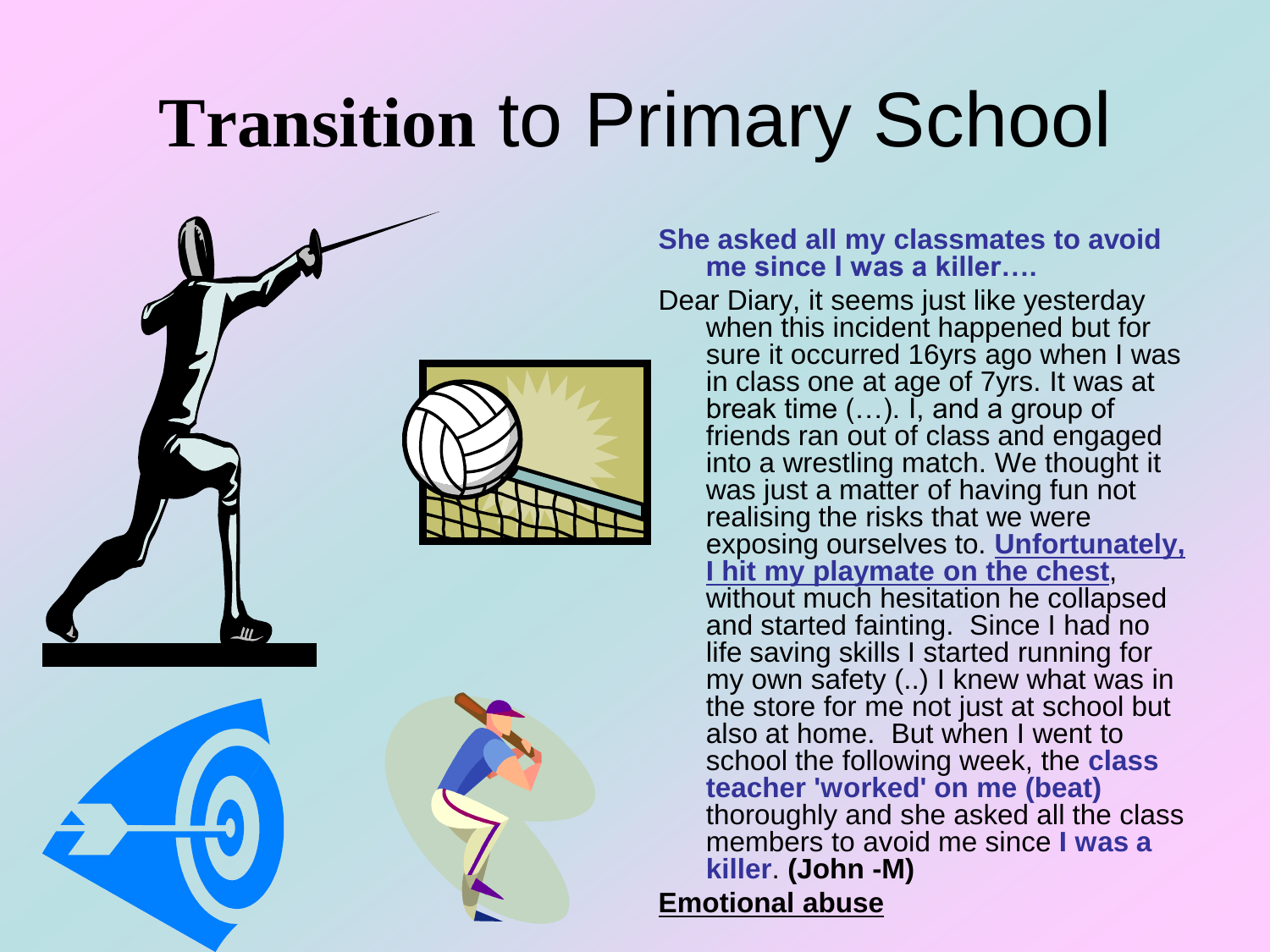#### Lower Primary School **He instructed me to urinate on my pants**

My dear diary I was only a few days old in my new school. (…) I think I talked to everyone. So I met this older boy who to me (…) the memory is very fresh. I was going to the toilet and thought I could wait for him to come out before I could go in. On seeing me he called me in and instructed me to urinate on my pants. (…) he pulled some metal like pen, which he told me he could use to kill me if I did not do what he told me. (…) Back to class I encountered all the pupils and the teachers were laughing at me. This made me cry for the teacher was (also) laughing at me. (…) **To date, this incident embarrasses me** when I remember of it. (…) I strongly feel that the latrines and urinal for older pupils should be separated and some pupils put in-charge of younger pupils in schools to guide them (**Harry**).

#### **Broken dreams –my first day in school**

Oh! I remember this day (Jan 15 1986) vividly well as if the alliance happened this year. I was filled with joy. This was to be my first day at school. (…). we were met by the muscular man whom I learnt later that he was the headmaster. I was "ordered" to perform an "interview" (…) to pass my hand across the head and hold my ear on the other side of the head. Since I was short **I failed the 'interview' terribly.** (…) I had to return home till I grew up to pass the interview. (…). This made me conclude that I will never go back to that school when the right time comes. (…) I went home crying.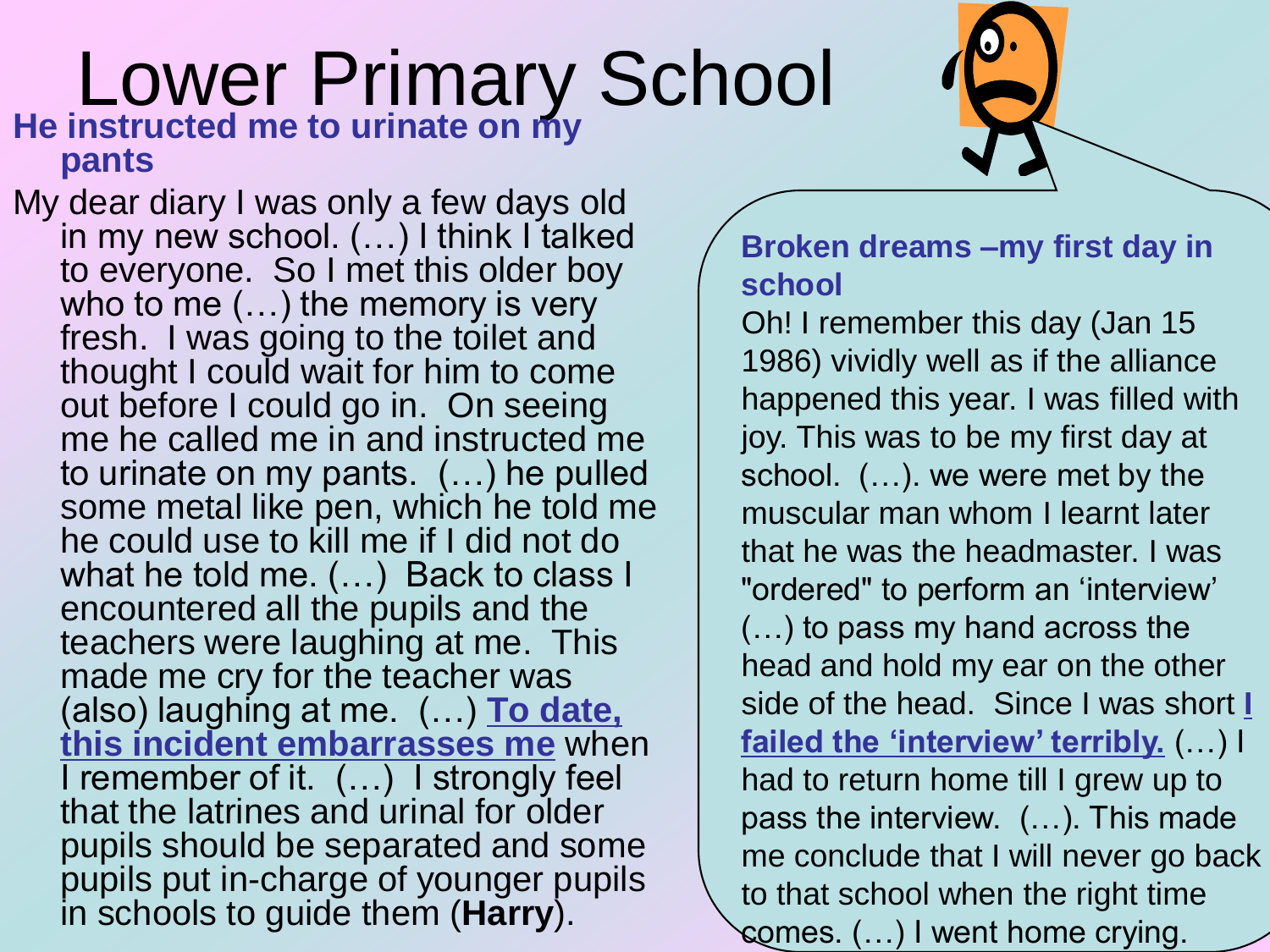# **Upper primary**

- **Mrs. 'Sit and waste your father's money… I don't care' (F)**
- **They began abusing me and accusing me of my dad's punishment** "yes, she is the one, she is the daughter to him" (**M**)
- **I was caned to an extent I was not able to move about** …for failing a single sum yet he was not available to do the teaching (**M**)
- **They would be caned by the group of teachers** …. After marking of the test, teachers of various subjects would jump into class and command "*sema we in ng'ombe [say you are a cow'*,] (**M**)
- One of the questions was, "**Whose son is this? How ugly is this boy…!' (M) …**"Do I have a father?" Emotions ran all over my body. I felt like ending my life and not to be seen again (**M**)
- **Out of the 20 students** participating in the project, **12** wrote about sexual harassment
- I was so worried and harassed. I have never told anyone about it. Afterwards when I grew up, I understood that, that teacher wanted to rape me **(Nancy)**.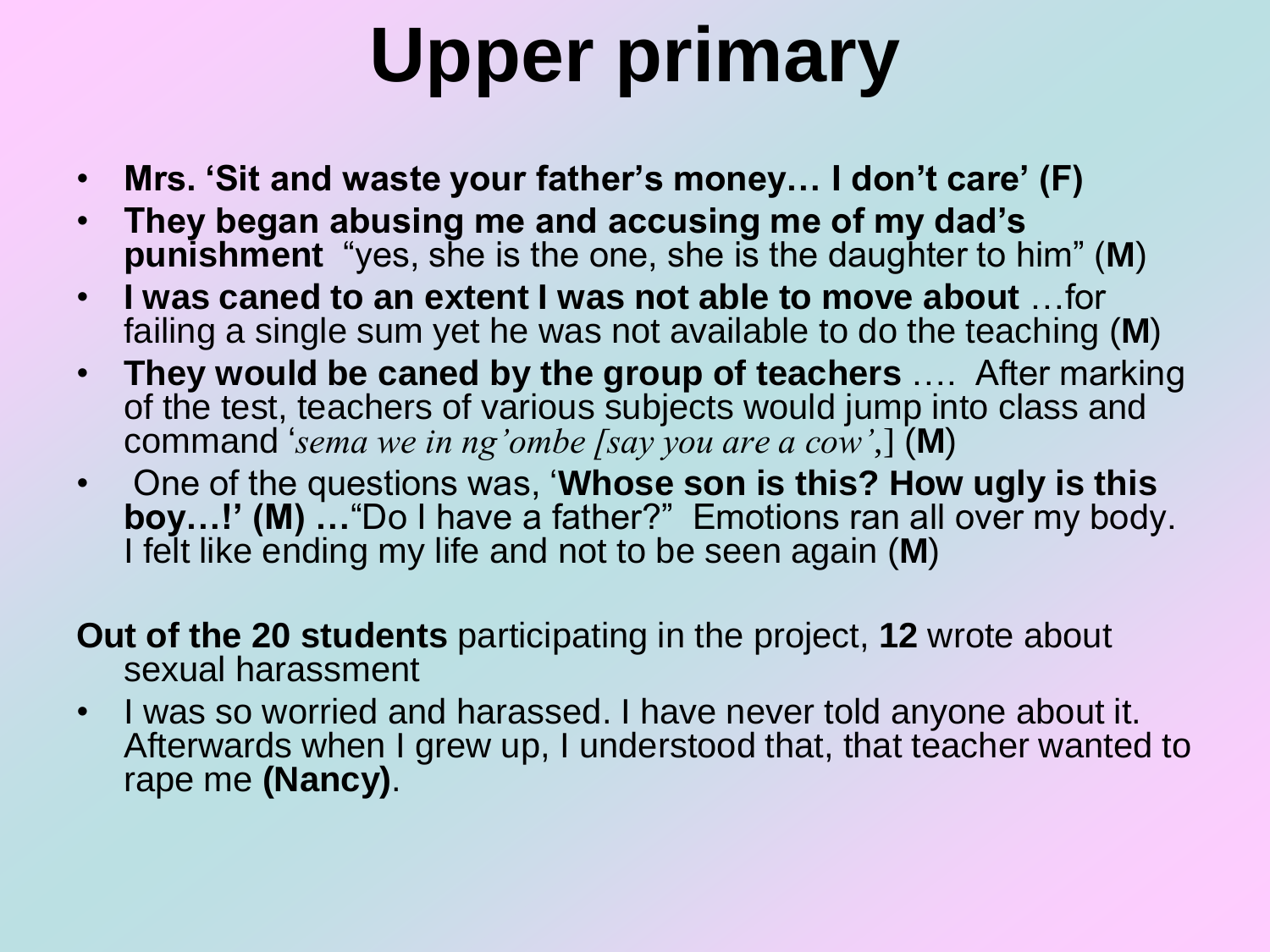## **Secondary School (most reports of violence)**

- *Violence from powerful school prefects*
- *Pervasive culture of bullying*
	- behaviours include **physical** aggression, **verbal** harassment and public **humiliation** (e.g., **name-calling** and spreading **rumours**, among other things (Jaana Juvonen, Sandra Graham and Mark A. Schuster 2003p.2).
- **The teachers had put too much power on the prefect body** …We were forced by the older students to **wash their shirts, trousers using our own soap (M)**
- Some of those boys **brushed our faces** (after) rubbing the blackboard using their palms…**No one was allowed to wipe their face** (**M**)
- It was a **traumatizing** welcome into secondary school… I shall never forget…the **'superior, senior students' stole my sheets**, **socks** and my **jumper** (**F**)
- As a prefect in that particular school, (…) **you were accorded a lot of respect** and there were a few particular privileges **We were allowed to cane them … again they would receive a beating from the headmistress in front of the whole school** (Prefect **F** )
- We **were falsely accused of being lesbians and suspended from school**…my mother called me *Shetani* (Satan)… I had no right to express myself; those in authority like the head-girl have all the right to accuse someone (…). This incident has always made me feel **I was deprived of something**. (**F**)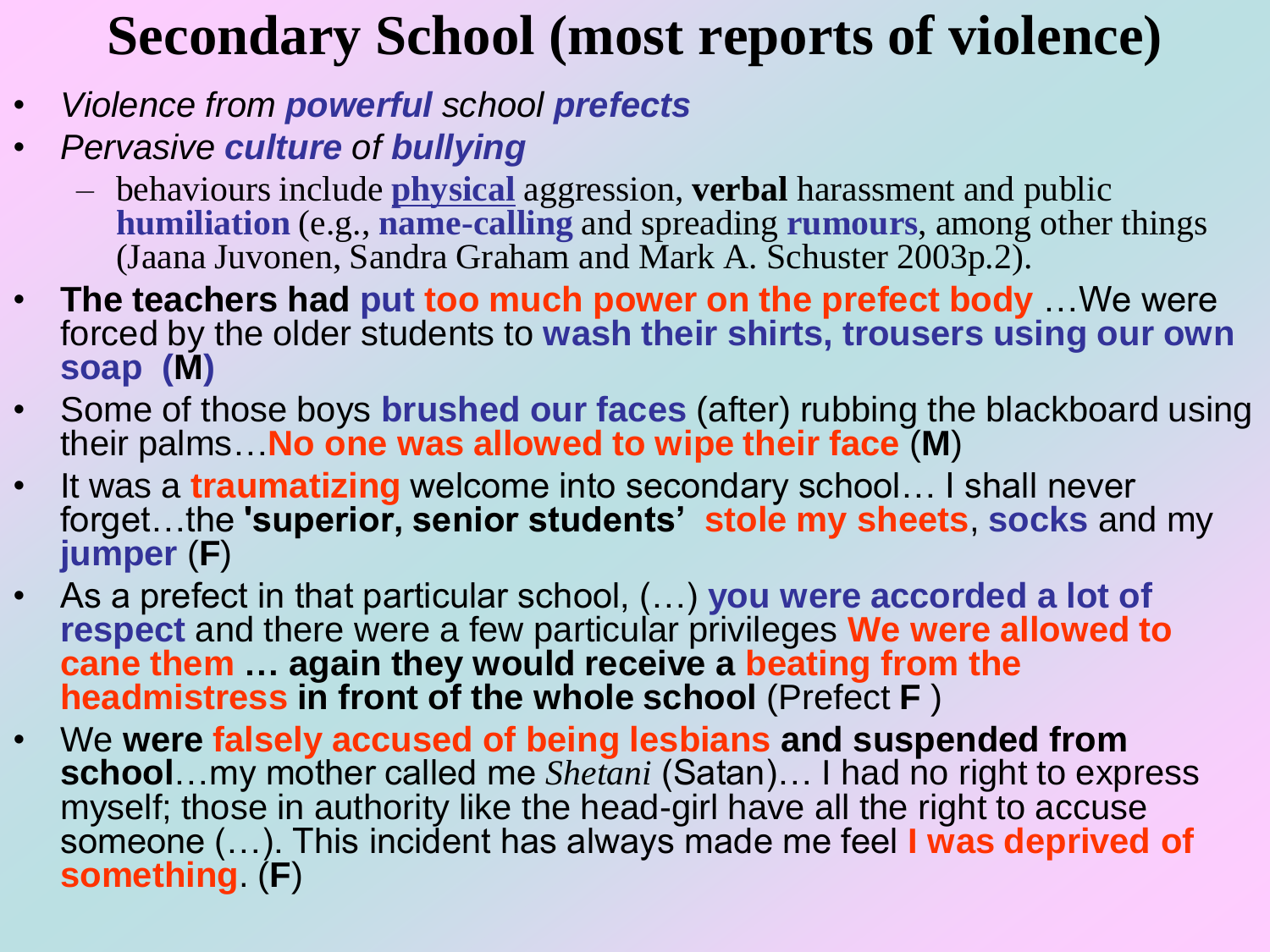# **University and Experiences**

Negotiating romantic love

- **I cried many times, felt worthless, used and deceived** … He came **to my room no more** as he **claimed to be very busy** and that he **found my hostel too far! (F)**
- **I now truly think he's a dog. I sympathize with his wife!** …the chick (girl) pointed at my boyfriend and says "*na huyu ni bwana yangu na baba ya mtoto wangu*! (*this is my husband and he is the father of my child*). (F)
- **I felt rejected and hopeless** …I have been a victim here in Kenyatta University. In my second year, I bumped into a girl whom I gave a lot of gifts, presents and offered every bit of time she could need… **she turned down my offer when I asked her to be girlfriend (M)**
- **I never thought I would survive without her…** I fell in love with a lady who was truly a lady but her sister **told her that I was ailing with the virus (HIV)** and was spreading it.
- **He came straight at me. I couldn't scream since his mouth was on mine…Finally he let me go and said he wished he had gone all the way… he said I wish "***ningekumanga***" that is he wished he had sex with me. I stood there confused whether to proceed or go back**